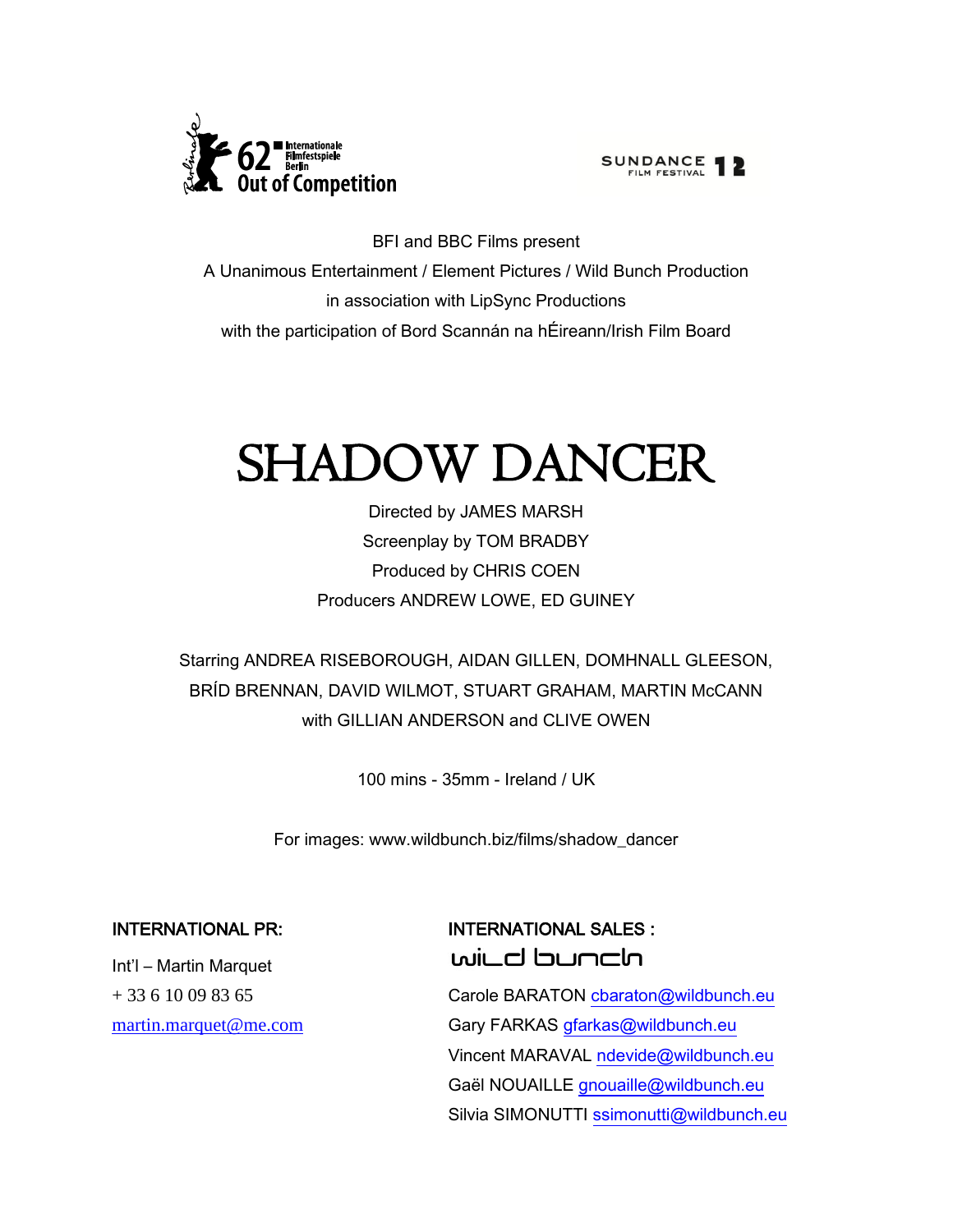# SHADOW DANCER

Set in 1990's Belfast, *Shadow Dancer* is a heart-wrenching thriller about a woman forced to betray all she believes in for the sake of her son.

# SHORT SYNOPSIS

Single mother Collette McVeigh is a Republican living in Belfast with her mother and hardliner IRA brothers. When she is arrested for her part in an aborted IRA bomb plot in London, an MI5 officer (Mac) offers her a choice: lose everything and go to prison for 25 years or return to Belfast to spy on her own family. With her son's life in her hands, Collette chooses to place her trust in Mac and return home, but when her brothers' secret operation is ambushed, suspicions of an informant are raised and Collette finds both herself and her family in grave danger.

# LONG SYNOPSIS

As a child in the '70s in violence-ridden Belfast, Collette McVeigh accidentally sent her little brother to his death by the simple action of sending him to get a pack of cigarettes for their father, instead of going herself. Caught in a crossfire of bullets on their residential street, the boy was carried back into the house and died on their kitchen table.

Now a single mother in her twenties, she has atoned for her childhood mistake by becoming a loyal and radicalised member of the IRA. She lives with her mother and brothers, Connor and Gerry, who have also become key high-ranking officers within the organisation.

When Collette is arrested for her part in an aborted bomb plot in London, an MI5 officer named Mac presents her with evidence that her little brother may not have been killed by the British forces at all, but by an IRA bullet. He then offers Collette a choice: go to prison for 25 years and never be a mother to her son, or return to Belfast as an informer and turn against all she believes in – including her own family. With her son's life in her hands and all of her deepest now in question, Collette is forced to place her trust in Mac and return home.

Once Collette arrives back in Belfast, Mac pressures her into giving up information on an assassination her brothers are planning. When their plot is then ambushed by British Security Forces, it is clear to them that there is a mole amongst their most intimate ranks and the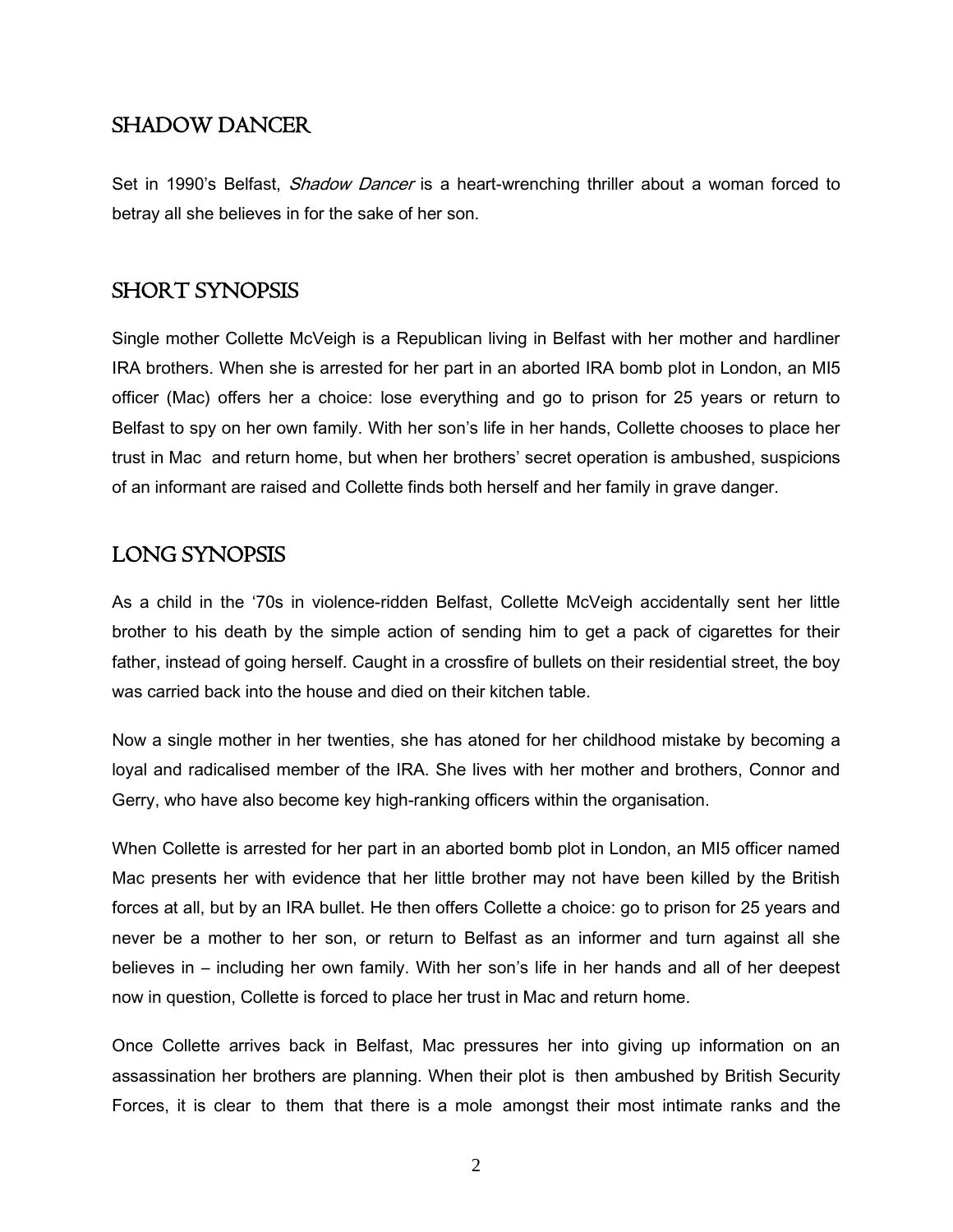obvious link is Collette. She is taken in for questioning by Kevin Mulgrew, a relentless and ruthless IRA investigator who will stop at nothing to find out the identity of the person who has betrayed them. Collette barely escapes with her life.

Mac, concerned about the behavior of his colleagues, and the way in which the ambush was handled as well as the safety of his asset, starts to dig deep within MI5. He fast discovers that both he and Collette have been set up: she is merely a decoy to distract from the identity of another, more important mole – and his bosses see Collette as a necessary sacrifice for a greater gain.

In the meantime, with tension and suspicion growing within the IRA ranks, Kevin Mulgrew is hot on the trail of the suspected informant. With the list of suspects shortening the net is everclosing on Collette, and a desperate Mac promises he will secure their safe escape and risks his own life to try and find out who the other mole is. What Mac uncovers, however, has shocking ramifications for them all and he makes a fatal decision that will forever change Collette, Mac and her family's life.

# ADAPTATION "THAT'S YOUR COVER STORY" (Mac)

Shadow Dancer is an intense thriller set in a very real conflict. Its dedication to the facts has furnished the film with powerful, convincing characters set against a compulsive and gripping reality.

From its beginnings as a book written by Tom Bradby during his time as a TV correspondent in Northern Ireland in the 1990s, there has been an honourable intention to dig deep into the heart of the plight. Remarked Bradby: "In a way, writing this book was an opportunity for me to inform people about some aspects of the conflict, like the world of running informers, that you couldn't put on the TV news at night. I built the portrait of the story as a way of telling what was really happening in this war and the real intensity that lay at the heart of it." Bradby used his contacts on both sides of the conflict to research the running of agents. "What interested me was the relationship between a male handler and a woman agent: he is effectively trying to keep this woman alive and she is effectively betraying everyone around her in order to try and protect her son, and therefore at some point they become the only point of reality to each other. I thought that was a really interesting idea to lie at the heart of a novel and then a film."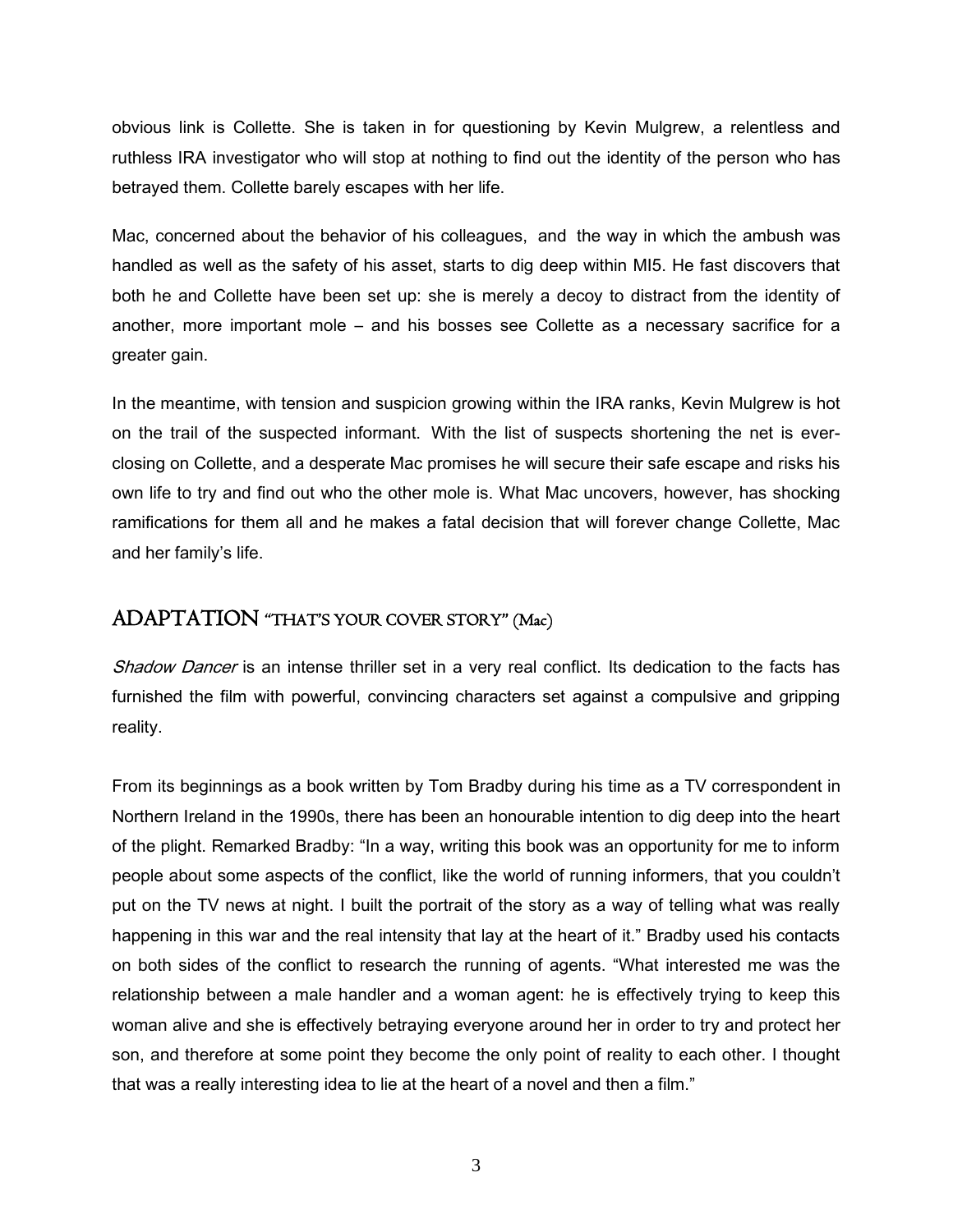It was fifteen years after the publication of his novel that Tom Bradby suggested that Chris Coen read *Shadow Dancer*. From the opening Coen was hooked. "I loved the story of Collette's journey and the jeopardy she finds herself in when she goes back to Ireland after being given the impossible choice to spend 25 years in prison or become a spy in order to have the opportunity to be with her son and watch him grow up. Immediately I thought that it's such a powerful thing – it pulls you right into the story. I knew I wanted to option the book."

Bradby had always had an interest in writing for the screen and was confident about approaching the material for this purpose. "As a novelist I've always been used to being brutal with my own work so I took that into screenwriting because you need to be ruthless," remarked the writer. "The male character [Mac], for example, is quite different from the character in the book who was much younger. For the first few drafts of the script I'd kept him as he was, before realising that it wasn't working. The whole process of Collette putting her life in this guy's hands works much better if he is older and a bit more mature, so I killed him off and started again."

After two years of development, Chris Coen sent the script out to Oscar-winning director James Marsh (Man on Wire, Red Riding, Project Nim). "Every producer has a favourite hit list and James was at the top of mine." However Marsh says that he picked it up with a heavy heart. "It was about Ireland and the Troubles and we are all glad to have got beyond that, but when I started reading it I realised there was a great premise in the story." Although intrigued, at this stage the script had a strong political direction and lots of epic set pieces and Marsh wanted to take it in a new direction. He phoned Coen and pitched his own version. "When he called and I heard his take I was immediately sold," said Coen. "James pitched a real cinematic experience, one that transcended the politics in order to focus on the thriller aspect and the characters. It was just everything we needed to hear." As a result the match was made and James came on board the project.

The redrafting started. "I liked the central story of Collette," said Marsh, "so Tom and I got to work on the script and focussed very much on Collette's predicament." Tom Bradby was ecstatic to be collaborating with Marsh. "James is an incredibly insightful, intelligent director. Every time we focussed on a scene that he wasn't quite happy with or that he thought could be better, the ideas he came up with were perfect and made me think I wish I'd thought of that!"

4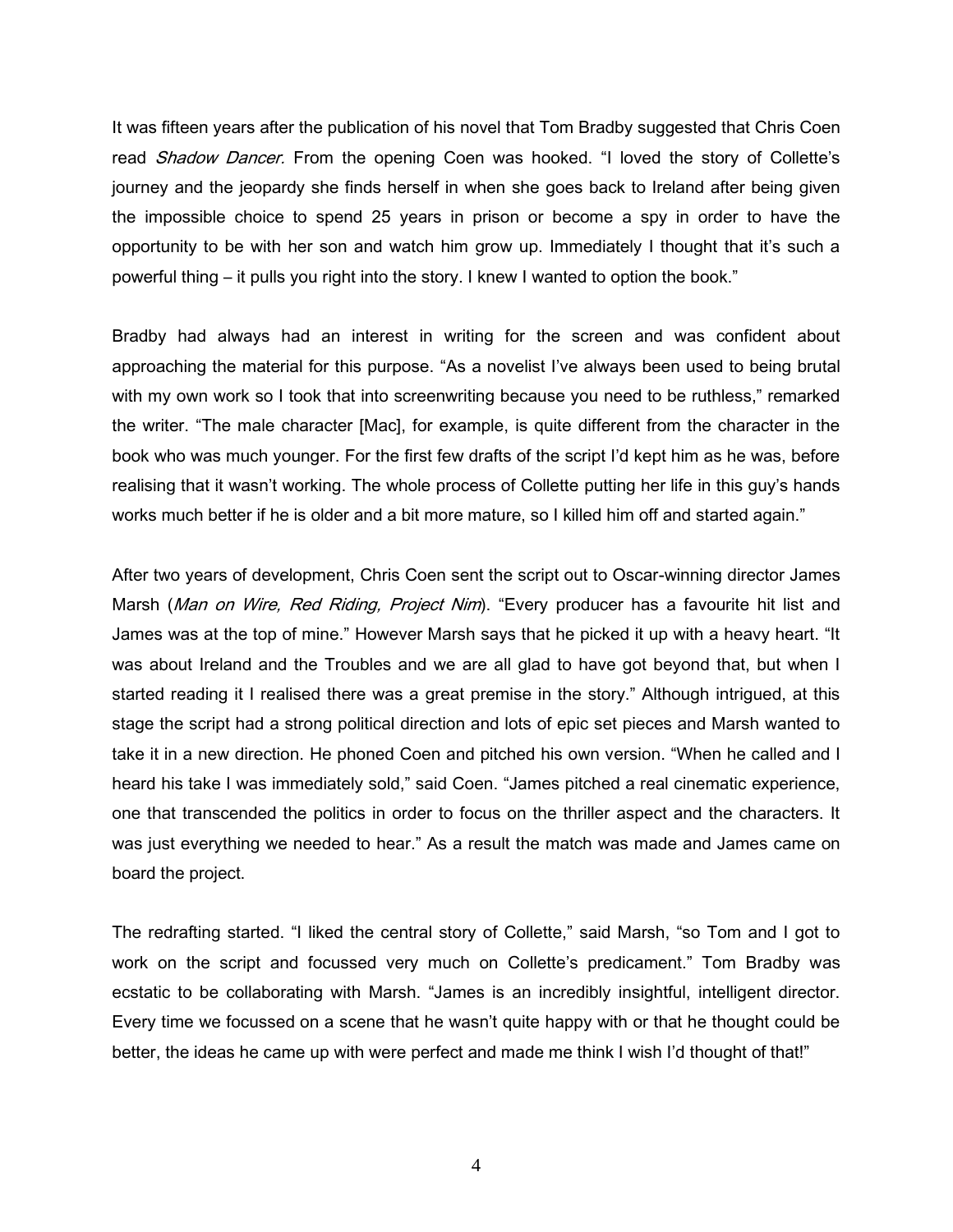As the process of honing continued and the story pulled tighter around Collette and her experience, the tale started to take shape as something that felt emotionally driven and far more universal. "We can all try to understand what it's like to betray our family and betray our own political conviction," said Marsh, "so the fact that it is set in Northern Ireland at a certain time is a circumstance that allows these things to happen but it's not really about politics." This shift in focus attracted financiers. "We won people over because we made a concerted effort to keep the politics as the backdrop of the movie," he added. BBC Films were the first to come on board, then the BFI (then UKFC) and by the time they stared shooting Paramount had come on board as the UK distributor.

# CASTING "THIS ISN'T WHO YOU ARE, COLLETTE" (Mac)

Casting Shadow Dancer was a joy. "I think James is just one of those directors that actors want to work with," said Chris Coen. The integrity and passion with which Marsh works is very appealing to actors and actresses and can be seen in his commanding documentaries Man on Wire and Project Nim. Andrea Riseborough, who plays lead character Collette McVeigh, explains that documentary makers offer something fresh and honest: "They have a very good relationship with reality and so don't always adhere to usual film protocol when telling the story emotionally and I found that really refreshing."

With what was essentially an access-all-areas pass, James Marsh had to make his casting choices carefully. Of highest importance for him was authenticity and neither he nor casting director Nina Gold were nervous about stepping off the beaten track to find it. "The two protagonists in the film came later," said Marsh, "but the first person I cast in fact was Bríd Brennan, who is the mother in the story. I felt this was a really solid way to build the family, around the mother." The fact that Bríd Brennan grew up in West Belfast during the Troubles was significant to Marsh. "A lot of our actors were Irish and that was important, firstly because it felt that they knew this world better than I did and I felt they could help me and guide me." For Brennan the project was particularly resonant since it portrayed a period through which she had lived. "In West Belfast, it was near impossible to remain outside of that conflict," she said. "I think that's very well drawn in this story, which is a microcosm of what was happening over the decades there – the enormous pressure on a family and on individuals trying to live and survive."

5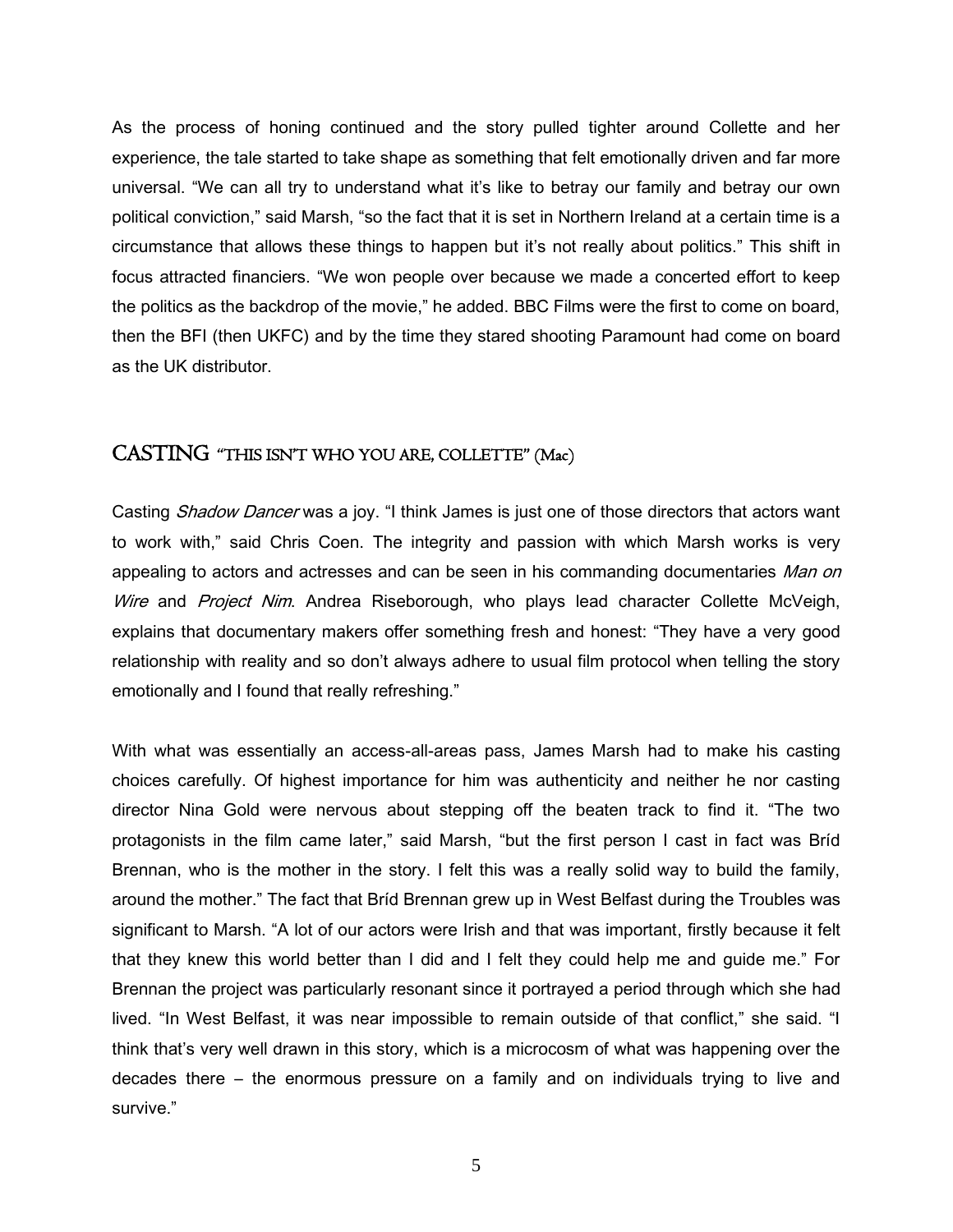Brennan plays "Ma," the matriarch of a family deeply involved in the conflict. Through her subtle and often silent performance she brings out the discord and contradiction that lies in the heart of a parent trying to raise her children in the midst of a conflict. As Andrea Riseborough commented, "Bríd is an extraordinary, extraordinary actress. Her eyes are pools and it's almost impossible to hide anything behind them, which is ironic because a parent had to hide so much."

Chris Coen and James Marsh's attention was drawn to Andrea Riseborough after seeing her performance in Roland Joffé's *Brighton Rock*, and they quickly realised that she was the perfect fit for the role of Collette. "I just feel she is one of the most exciting young actresses around," said Marsh. "When we spoke I knew that she instantly understood the character of Collette."

Once Riseborough came on board, she commenced the process of inhabiting the part of Collette. "Once you understand all the things she might have to sacrifice, you can start to instinctively feel what characteristics she might need to have," remarked Riseborough. "I felt it was possible that she might have a real stillness and she had to be so very strong to survive what she did." Through research she built a strong framework within which she was free to experiment. Said Marsh: "On any given shooting day, Andrea would often try things out, different reads of a character across a scene, and she would offer so much, so many different types of nuances. When I got to the cutting room I realised just how many options and choices she had given me and just how hard she had worked to create this character."

Marsh approached Clive Owen very early on. "My first choice was always Clive Owen for Mac, right from the very first time I read the script." Said Owen: "I read the script at a time that I wasn't really going to work, but I felt I really had to do it because it was such a good piece of writing and I was also a fan of both James' documentaries and the dramatic feature he had done. It was just one of those scripts that you read and feel I want to do this, I really like it." Marsh was ecstatic. "Clive is a brilliant and iconic actor and this was an opportunity for him to really stretch himself, I think, in a role that was very much based on character as opposed to action."

Clive interpreted the role of MI5 agent Mac in a subtle and caring way, which surprised Tom Bradby. Remarked the writer: "I had imagined Mac as a slightly more aggressive character and he decided to play it differently, which made it much more authoritative as a result." Owen had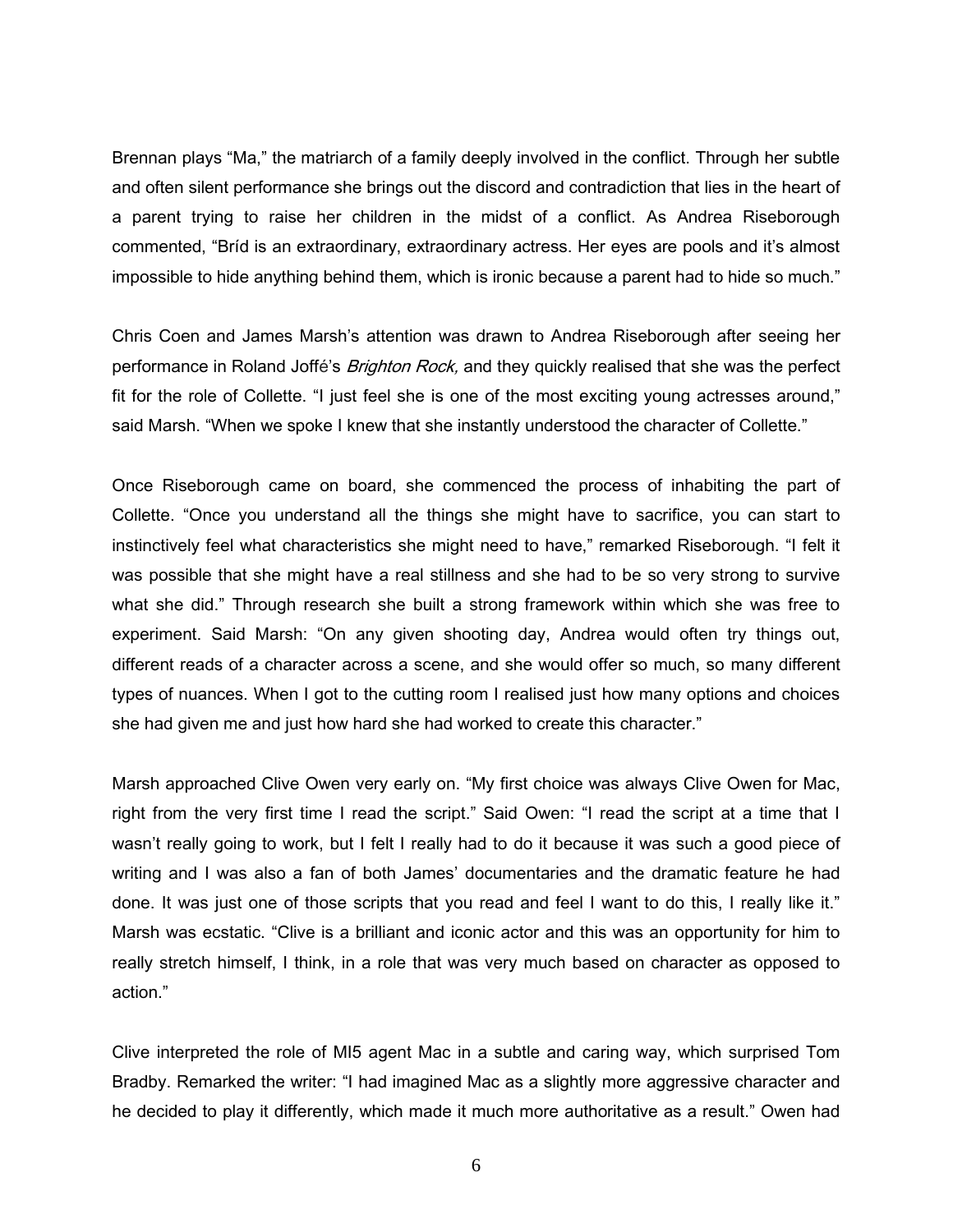found a way into the heart of the role and was able to bring out Mac's internal conflict. Marsh added: "You start off in the film thinking you know him but then he develops a conscience. He is working for an organisation and is beginning to doubt the way they are doing things. He feels a responsibility to the girl that he's got working for him and he is trapped in the middle and he's not sure where to put himself."

Domhnall Gleeson first met James Marsh at the Tribeca Film Festival in New York. When he was offered the part of Connor, Collette's warmer, gentler brother, he was particularly excited. "When I met James Marsh I knew I wanted to work with him. He gives such good notes and everything you'd expect from a great director, but you know also in the edit he'll be really conscientious because he is used to taking stories from all different sides, so it's nice to feel supported in that way."

Aiden Gillen, who plays Collette's hardliner brother Gerry, was attracted by the fresh take on the well-trodden subject matter. "It is about the relationships and not just about events that we've seen on the news for too long." This freshness of approach infiltrated every level of the set and the actors were encouraged to explore, an opportunity that doesn't necessarily come about too often. The experienced actor David Wilmot, who plays the IRA's head of internal security, Kevin Mulgrew, spoke about how he noticed the unique atmosphere from the first moment he was called in. "At the audition James was very inventive so I immediately thought, this could be exciting." Marsh's original approach prepared Wilmot for what proved to be a stimulating experience. "The set seemed to have a flexibility to it which gave us the freedom to be very creative."

Gillian Anderson was cast in the role of the unflinching MI5 agent Kate Fletcher, whose ultimate remit is to save lives within the conflict. However, in order to do this effectively she also has to sacrifice lives too. So that she could understand the mindset of someone able to make such calculated decisions, Anderson researched the British perspective on Northern Ireland so she could "find a way to understand Kate's decisions and get into her thinking and the mentality around her approach." Anderson added: "I have played characters who are more scrupulous or who are on the side of a certain kind of justice before, but I found the idea of playing a very different agent whose decisions are very foreign to me incredibly interesting."

7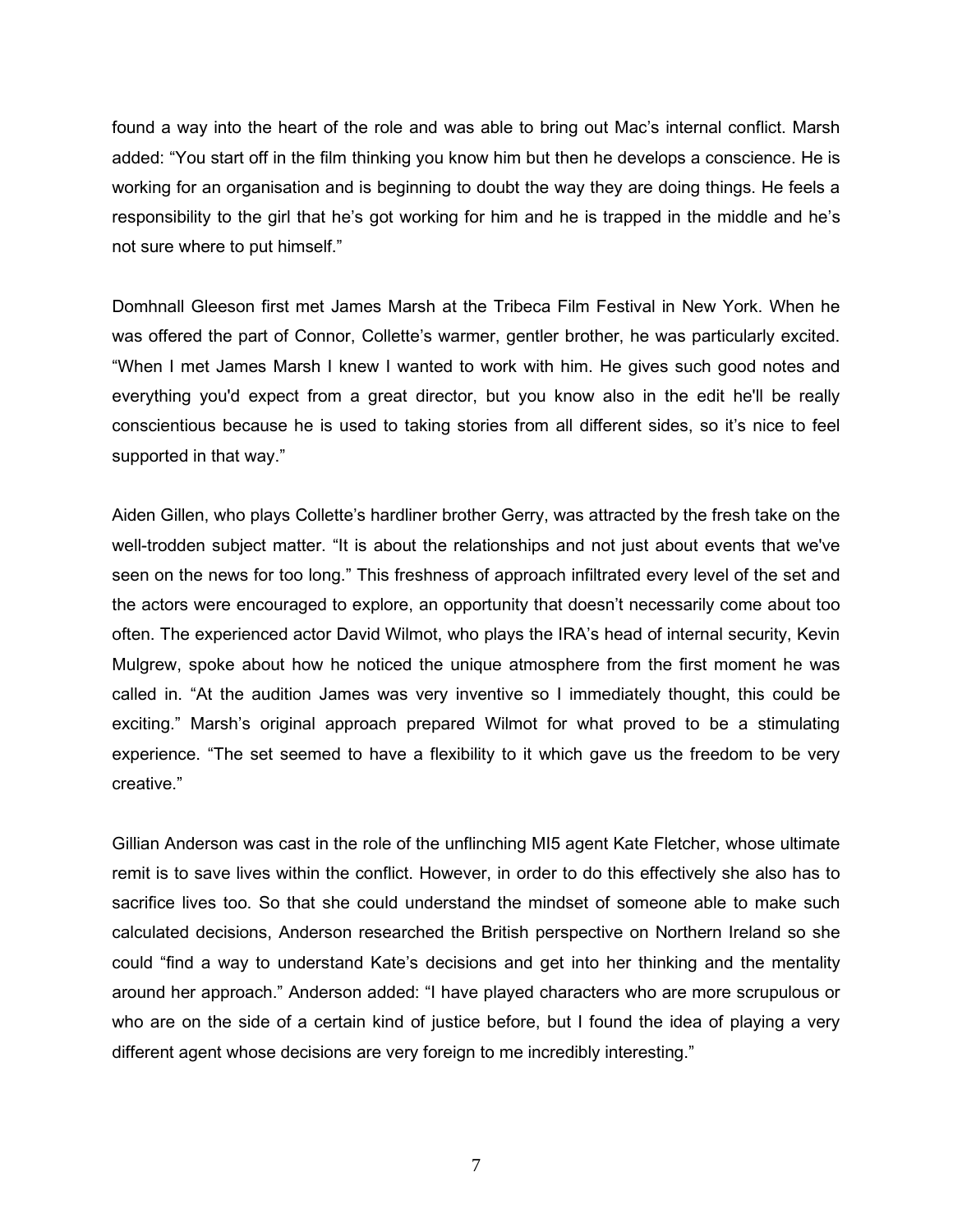In order to help the members of cast who were less familiar with the politics and the era, Marsh read the history of Ireland from William the Conqueror to the present day. "When the actors had questions I was able to answer them and give them political context when they needed it. Ireland is a place where history really matters and as people in Ireland know about history I felt it was my duty to understand that and to offer advice."

This detailed level of research, dedication and creativity infused the film, lending a weight and profundity to the performances that may, in the hands of a different director, have been lost. "Some people give performances," said Marsh. "I felt I was given them as gifts in this film. I think that the collaborative and creative atmosphere during the filming allowed people to feel that they could take risks and not be punished for them."

# COLLABORATION "IF YOU'RE IN, YOU'RE IN. AND SO AM I. WE DO THIS TOGETHER" (Mac)

James Marsh views his role as director as "a conduit for other people's ideas as well as your own ideas." He explains: "What I most enjoy about filmmaking is that collaboration of smart, committed people." So choosing the people to work alongside him was a vital part of the process.

When Director of Photography Rob Hardy and Production Designer Jon Henson came on board, they flew to Copenhagen to meet with Marsh and went about ensuring that every part of the script serviced the heart of the story. "James wanted it to be a story about how it felt to be alive at the time, about the personal stakes," said Rob Hardy. "We weren't particularly talking in terms of the way the film was going to look – what we were interested in was how it felt for Collette."

These discussions gave the trio an excellent foundation when they came to shoot. Said Hardy: "We all understood the heart of it and from that anything could happen. When you've got that foundation then every decision we make on set has already got a strong backing which is great for the actors as they can bring their own perspectives to something that is rock solid."

A specific look and style began to emerge that was perfectly suited to the story. "We highlighted the juxtaposition between the thriller aspects and the domesticity of the story," said Hardy. Costume Designer Lorna Marie Mugan used Collette's clothes to further emphasize this idea.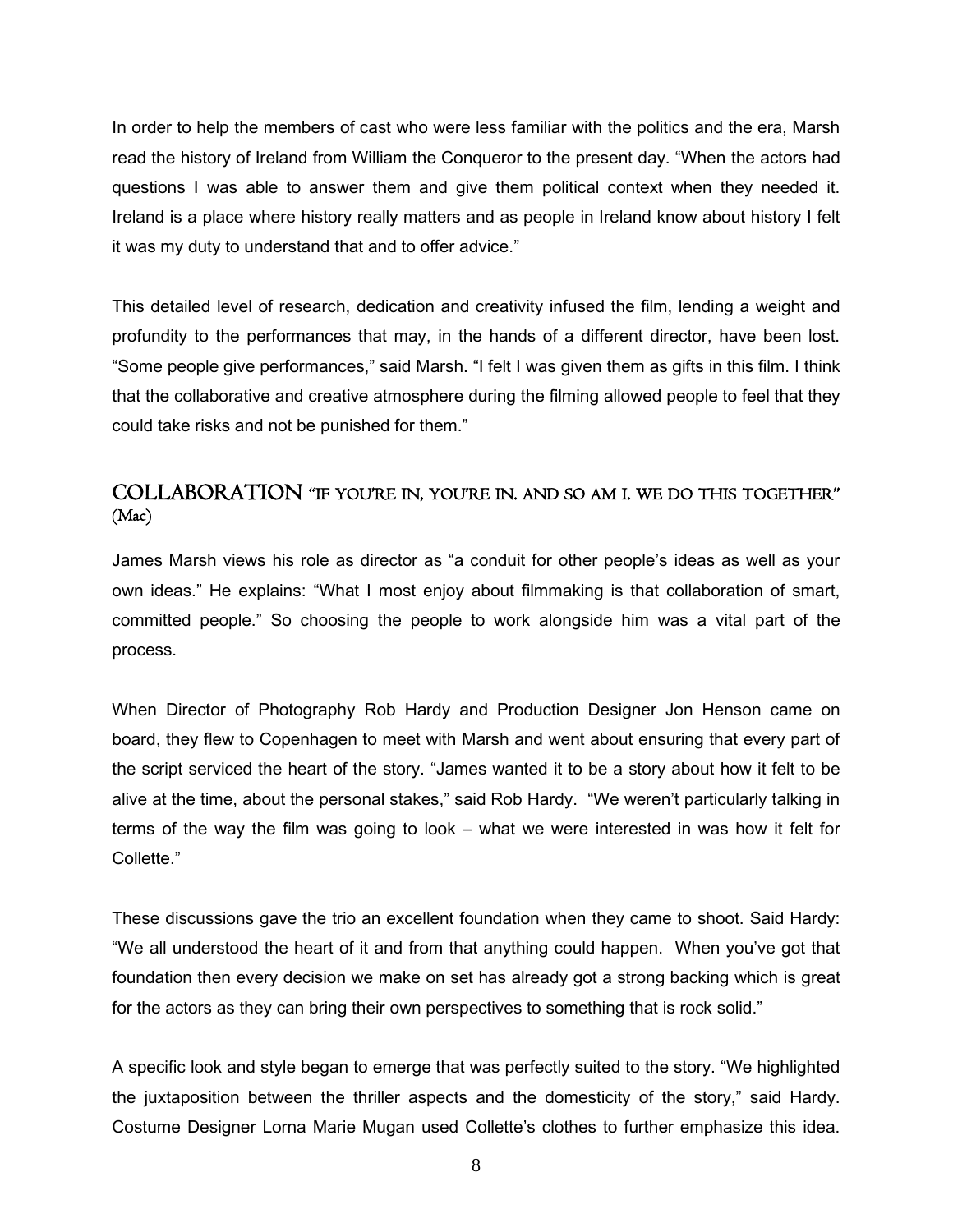"She is a Republican," said Mugan, "but she is also a mother so it was important to emphasise her feminine side with high heels and tight skirts." In addition, Jon Henson explained how he chose locations that would make Collette "look vulnerable or exposed" as well as building sets that emphasized her loneliness.

Convention was not something that interested Henson. "I wanted to avoid the tried and tested world of MI5 activity and moved many scenes that were set in police stations and offices into less expected environments – for example hotel rooms. The all-important scene where Collette meets Mac for the first time really benefitted from its change of location as it put the audience as well as Collette in an interesting position." As Hardy further explained: "Suddenly she's in completely unfamiliar territory and no one knows what's going to happen. There is a bed, a table and no other furniture, she knows she is being watched by cameras, so what is she going to do?"

Story and character was at the forefront of everyone's minds. Remarked Henson: "Primarily we spent a lot of time trying not to overstate the design. I didn't want it to be distracting in any way and as we began to see how strong Clive and Andrea's performances were, this became more and more important to me."

# LOCATION "THIS IS MY HOME. I CAN'T LEAVE" (Collette)

Shadow Dancer was shot in Dublin, which lent the film a distinctive setting. Jon Henson explains: "Mainly I wanted to avoid the classic red brick estates that we associate with Belfast and the Falls Road. Being in Dublin helped us avoid these overused locations. We found a great grey monotone estate which was how I always saw it."

For Andrea Riseborough, shooting in Dublin was more of a challenge, as she had to retain her Belfast-centric mindset. "It was wonderful being in Dublin and the crew were incredible. We had a wonderful time and a huge support network there but I was trying to imagine that I was in Belfast so had to shelter myself from Dublin in a way, and every moment I could I would go to Belfast on the train."

Shadow Dancer is set in the 1990s, right at the end of the Troubles and the beginning of the peace process. As Hardy explains, "It was a tired world, a place where people were willing to

9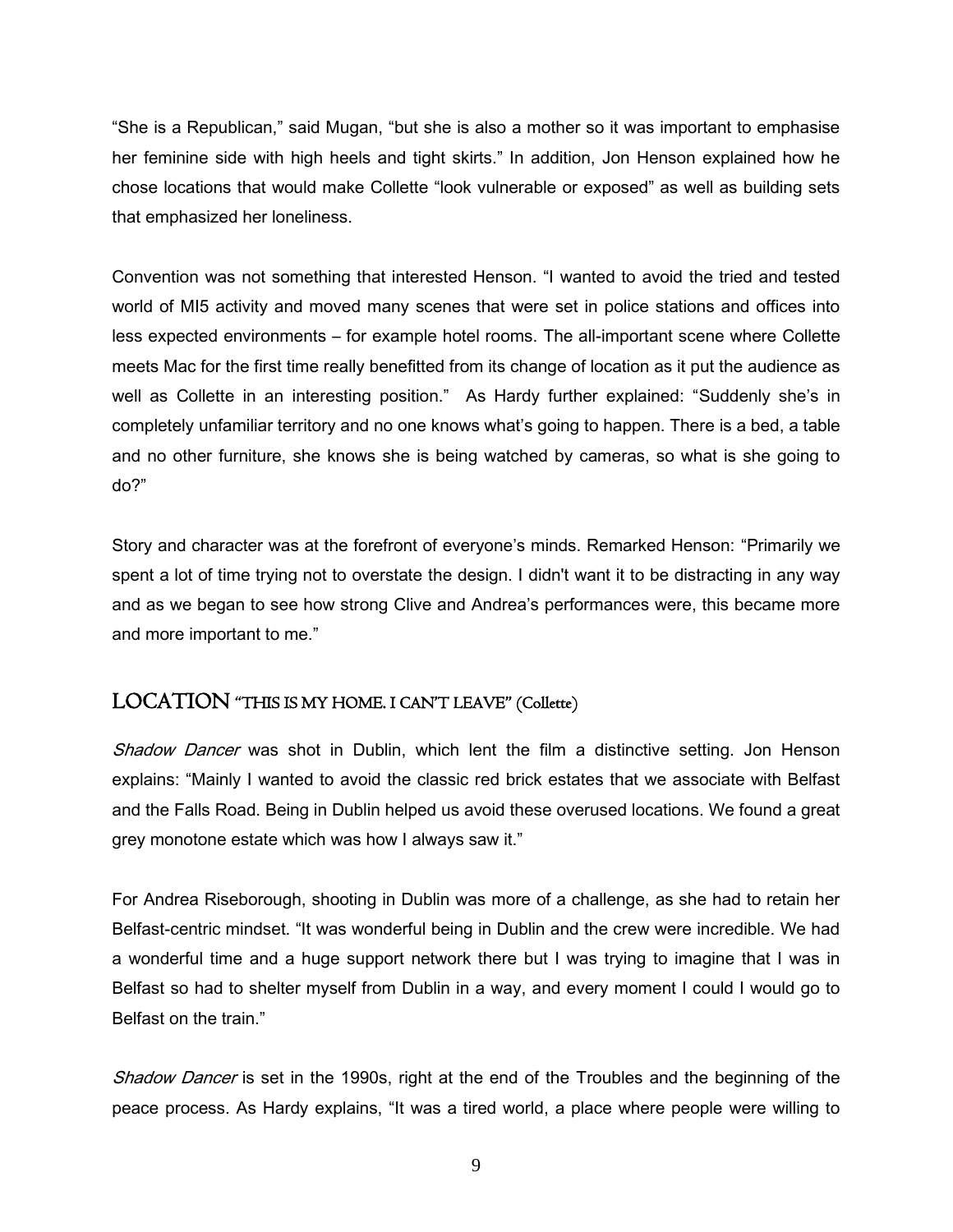move on and start anew so there is a lot of dealings with reflections and the characters looking out onto the world as it passes by. You sense that the idea of transition and that longing to move on and to move away from what's going on and then you have other characters who are clutching on." As a period, the 1990s were challenging to reconstruct. "It's a very difficult period to deal with because the world hasn't really changed that much," said Jon Henson. "It's very easy to feel the need to telegraph it with blatant visual signals so I had to work quite hard to avoid this. I really wanted the design to be as delicate as the performance."

Costume Designer Lorna Marie Mugan explains they "took the best of the 1990s and tried to keep it true. The landscape was grey concrete and corrugated iron, we wanted to get away from that with some colour." Collette, in her bright red coat, provides a complete contrast from the landscape around her; she is deliberately separate from it as though she is looking for something else. "What she wants is have a life and be safe", remarked Andrea Riseborough. "There is this line where she says, this is my home, I can't leave. It makes perfect sense; it's her community, why should she leave? It's not like she wants to escape in that sense, she just wants a full and happy, safe life."

# FINALE "TELL ME THE TRUTH AND YOU'LL LIVE" (Kevin Mulgrew)

James Marsh brought a level of integrity to the project. "Documentary makers are not interested in anything fake or phoney," said Clive Owen. "They have spent their lives trying to capture the essence of something real, their sensibilities are very grounded and that's always very exciting. James had that sensibility and I really appreciated that and felt that that was a huge strength."

All the essential elements that combined to make *Shadow Dancer* – the seed of the idea, the cast and the director – were committed to finding a truth at the heart of the story, a truth that was a reality for the people living through the conflict. "It's not about clearly drawn lines of good or bad or right or wrong, it's about grappling with decisions," said Clive Owen. "It was a very complicated time for Northern Ireland and I think one of the strengths of the film is that it addresses this, and addresses the fact that people became trapped in situations, just as my character does, and Collette and her family do. All the characters are wrestling with issues and decisions; there are no clear cut answers, as there never are in situations like this."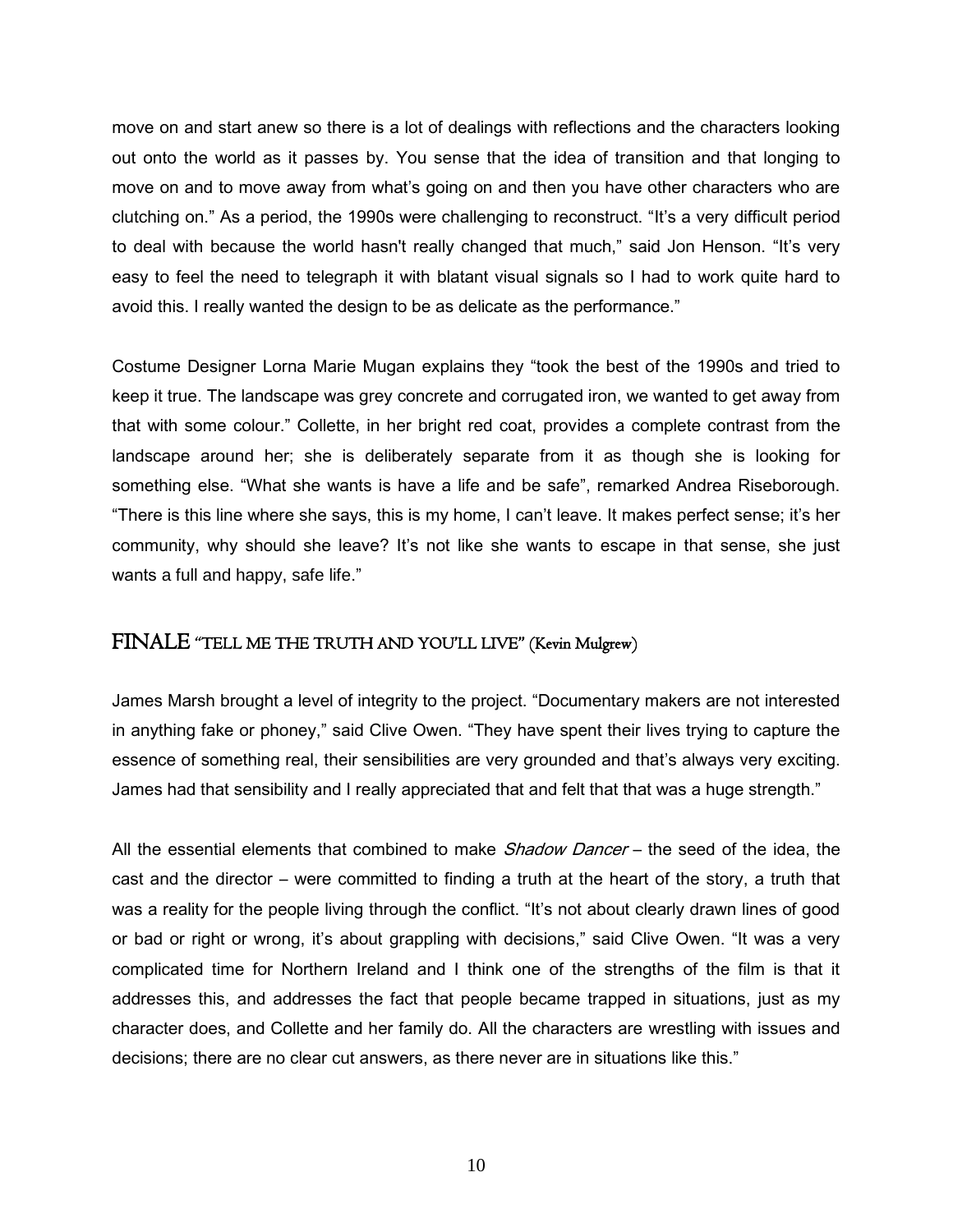# ABOUT THE CAST

# ANDREA RISEBOROUGH—COLLETTE McVEIGH

At the age of nine, Andrea Riseborough was recommended for an audition at the People's Theatre, home of the Royal Shakespeare Company (RSC) in Newcastle, and appeared in her first production. Later, having signed with a top agent while at Royal Academy of Dramatic Arts (RADA), Riseborough started taking acting roles, first in ITV's *Whatever Love Means* and then in Channel 4's A Very Social Secretary by Jon Jones. She was cast in the Oppenheimer Awardwinning A Brief History of Helen of Troy (Soho Theatre), directed by Gordon Anderson (Catherine Tate Show), and was nominated for her performance as Best Newcomer at the 2005 Theatre Goers Choice Awards. Her first feature film experience was a cameo role in Roger Michell's Venus

Riseborough embarked on a six-month stint at the National Theatre with Deborah Gearing's Burn, Enda Walsh's *Chatroom* and Mark Ravenhill's *Citizenship*. She then filmed the BBC's The Secret Life of Mrs. Beeton by Jon Jones, played 'Miss Julie' and 'Isabella' in Peter Hall's Measure for Measure (Bath Theatre Royal and RSC) and was awarded the 2006 first prize Ian Charleson Award 2006 for both performances. She filmed Magicians for Universal Pictures (by the writers of Peep Show), before embarking on her first lead role in the BBC2 TV series, *Party* Animals. Mike Leigh offered her a place in Happy Go Lucky, and two days after finishing the film, Riseborough started on Bruce Norris's *The Pain and the Itch* (Royal Court) for which she was nominated for Best Supporting Actress on the London Stage in the Theatre Goer's Choice Awards 2007.

Riseborough played Margaret Thatcher in the BBC film about Margaret Thatcher—The Long Walk to Finchley, directed by Niall McKormack—for which she was nominated for a BAFTA. She filmed the BBC3 pilot *Being Human* by Toby Whithouse, followed by Patrick Marber's short film Love You More, directed by Sam Taylor Wood. Riseborough filmed Mad Sad + Bad, written and directed by BAFTA-nominated Avie Luthra, completed a run of Two Polish Speaking Romanians (Soho Theatre) and then filmed Channel 4's serial The Devil's Whore, for which she won Best Actress at the RTS Awards. She played 'Sasha' in *Ivanov* (Michael Granndage, The Donmar) opposite Kenneth Branagh in the West End.

She filmed Fox Searchlight's *Never Let Me Go* (2010), an adaptation of Kazuo Ishiguro's novel, played 'Brenda' in Paramount's *Made in Dagenham* (2010) and, most recently, played 'Rose'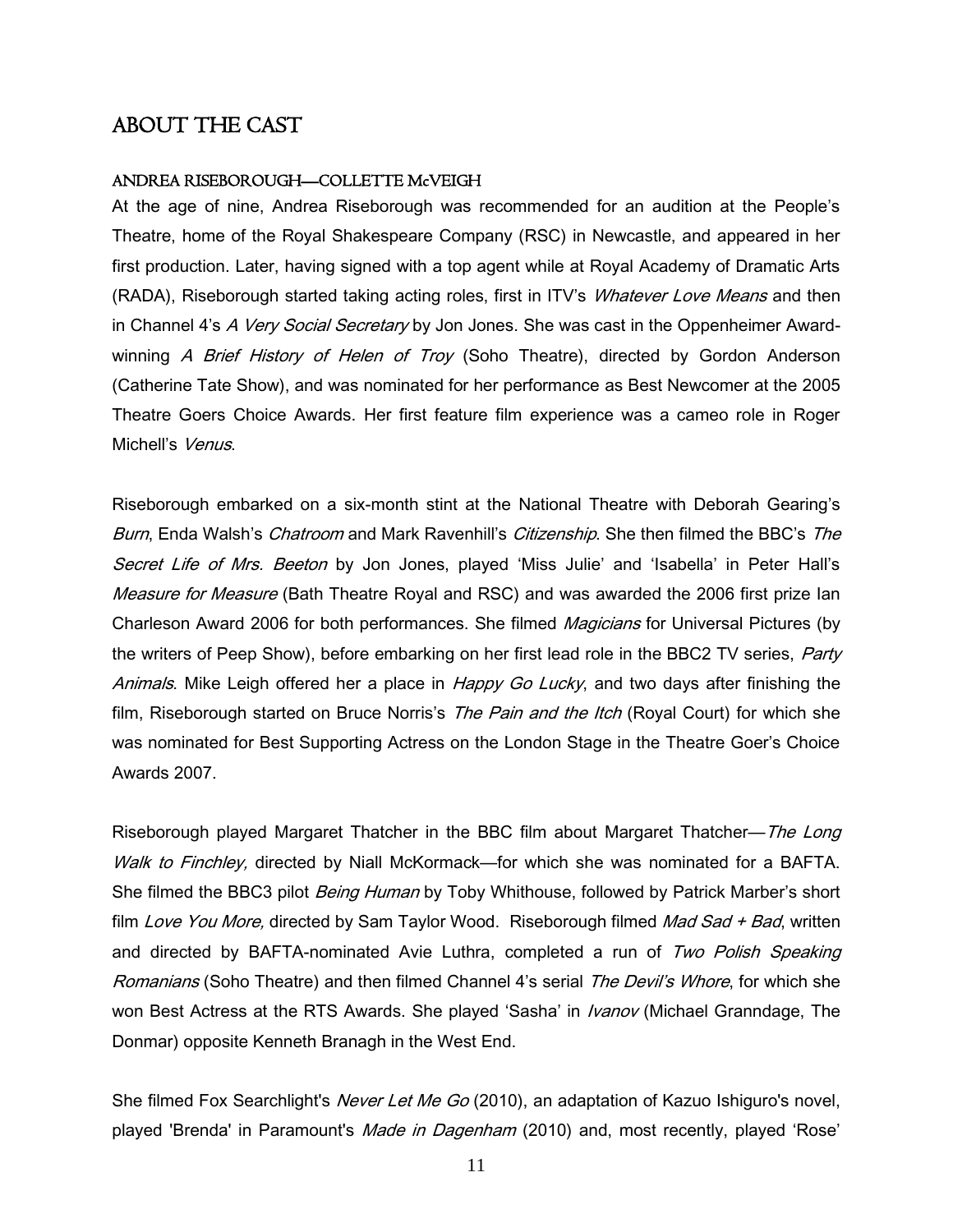opposite Sam Riley, Helen Mirren and John Hurt in Rowan Joffé's adaptation of Graeme Green's *Brighton Rock*, for which she was nominated for both Best Actress and Best Newcomer at the BIFA's. Riseborough played 'Sylvia' in The Pride on the New York stage (directed by Joe Mantello), opposite Ben Whitshaw and Hugh Dancy in 2010 and can next be seen starring in Madonna's film W.E, where she plays the role of Wallis Simpson. She stars in Resistance (soon to be released) with Michael Sheen, *Welcome To The Punch* with James McAvoy and is currently filming *Disconnect* in New York with Jason Bateman and Alexander Skarsgard.

#### CLIVE OWEN—MAC

Academy Award nominee and Golden Globe winner Clive Owen is celebrated by audiences in the UK, the United States and around the world. His diverse film credits demonstrate that he is one of the most versatile actors of our day. With his captivating performance in the title role of Mike Hodges's sleeper hit *Croupier*, critics have compared him to the likes of Bogart, Mitchum and Connery. In 2005 he proved himself a screen star by winning a Golden Globe and receiving an Academy Award nomination for his role as Larry in Mike Nichols's Closer. The film also starred Julia Roberts, Jude Law and Natalie Portman.

British actor Owen first came onto the scene in several British and American telefilms. In 1991 he starred in his first big hit, the UK television series Chancer. Other UK telefilm credits included the BBC's *Second Sight*, which aired on PBS's *Mystery*.

Owen made his film debut in Beeban Kidron's *Vroom* in 1988, in which he restores a classic-American car to take on the road with co-star David Thewlis. Then, in 1991, he went on to play a brother who acts on his incestuous feelings in Stephen Poliakoff's *Close My Eyes*. Later, he continued to play complex characters, such as his role as a reckless homosexual in corrupt prewar Germany who finds unconditional love while in a Nazi war camp in Sean Mathias's *Bent*. He starred in Joel Hershman's offbeat British comedy Greenfingers in 2001 and the next year in Robert Altman's star-studded Gosford Park.

Owen's next films added to his already brilliant and varied choice of film credits. He starred with Angelina Jolie in the romantic war drama *Beyond Borders*; in Mike Hodges' thriller I'll Sleep When I Am Dead; action war drama King Arthur; with Bruce Willis, Benicio Del Toro, Rosario Dawson and Jessica Alba in *Sin City*; opposite Jennifer Aniston in *Derailed*; opposite Denzel Washington and Jodie Foster in Spike Lee's thriller *Inside Man;* opposite Julianne Moore and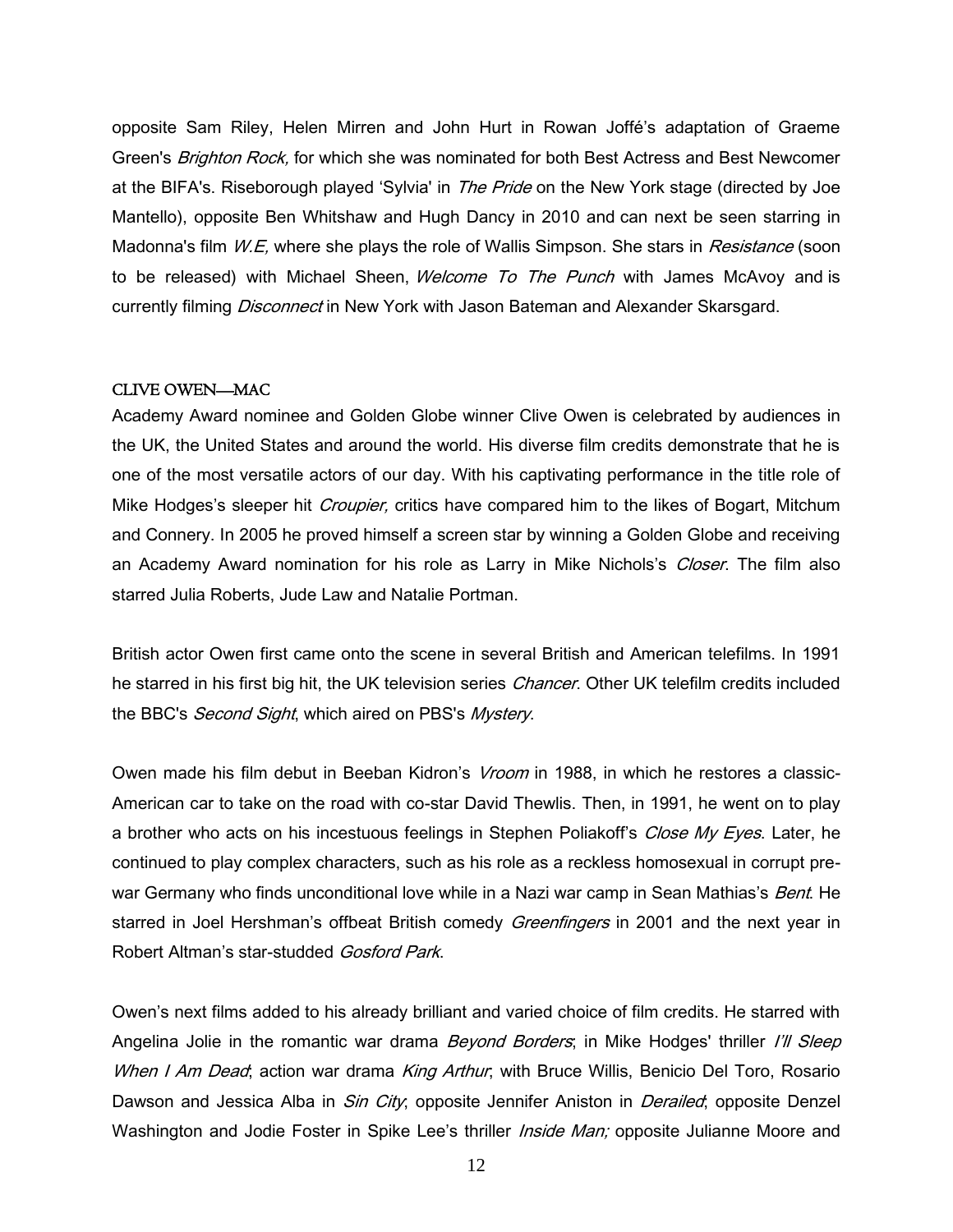Michael Caine in Alfonso Cuaron's critically acclaimed, action-packed film Children of Men; in Michael Davis's Shoot 'Em Up; and with Cate Blanchett in Elizabeth: The Golden Age, in which he portrayed Sir Walter Raleigh. Most recently, Owen starred in Tony Gilroy's *Duplicity* opposite Julia Roberts, *The International* with Naomi Watts, Scott Hicks's *Boys Are Back, Trust* with Catherine Keener and Viola Davis (directed by David Schwimmer) and The Killer Elite with Robert De Niro and Jason Statham.

Next up Owen can be seen starring in *Hemingway and Gellhorn* opposite Nicole Kidman for HBO and in Juan Carlos Fresnadillo's The Intruders.

Also an acclaimed stage actor, Owen's stage roles include Romeo at the Young Vic, the lead role in Sean Mathias's staging of Noel Coward's *Design for Living* and the lead role in Patrick Marber's original production of *Closer* at the Royal National Theatre in 1997. In the fall of 2001, he starred in London in Lawrence Boswell's staging of Peter Nichols's A Day in the Death of Joe Egg.

Owen starred as "the driver" in the series of BMW Internet short features entitled The Hire, directed by John Frankenheimer, Ang Lee, Wong Kar-wai, Guy Ritchie and Alejandro Gonzalez Inarritu.

# AIDAN GILLEN—GERRY McVEIGH

Aidan Gillen rose to prominence in 1999 with his starring role in the hit BBC drama *Queer as* Folk. This BAFTA-nominated performance as Stuart Jones led to further hard-hitting performances as Tommy Carcetti in the final two seasons of the HBO international hit series The Wire and Petyr Baelish in the historical fantasy drama Game of Thrones, and as Gus in Dominic Savage's flagship drama Freefall.

Away from the small screen Gillen has appeared in a host of high-profile feature films, including an award-winning performance in Jamie Thraves's The Low Down, action comedy Shanghai Knights, the Renny Harlin–directed 12 Rounds, and a major role in the climax to the Christopher Nolan Batman trilogy The Dark Knight Rises.

Gillen has also enjoyed a hugely successful career on the stage, having been nominated for both a Tony Award for his highly acclaimed Broadway role in Harold Pinter's The Caretaker in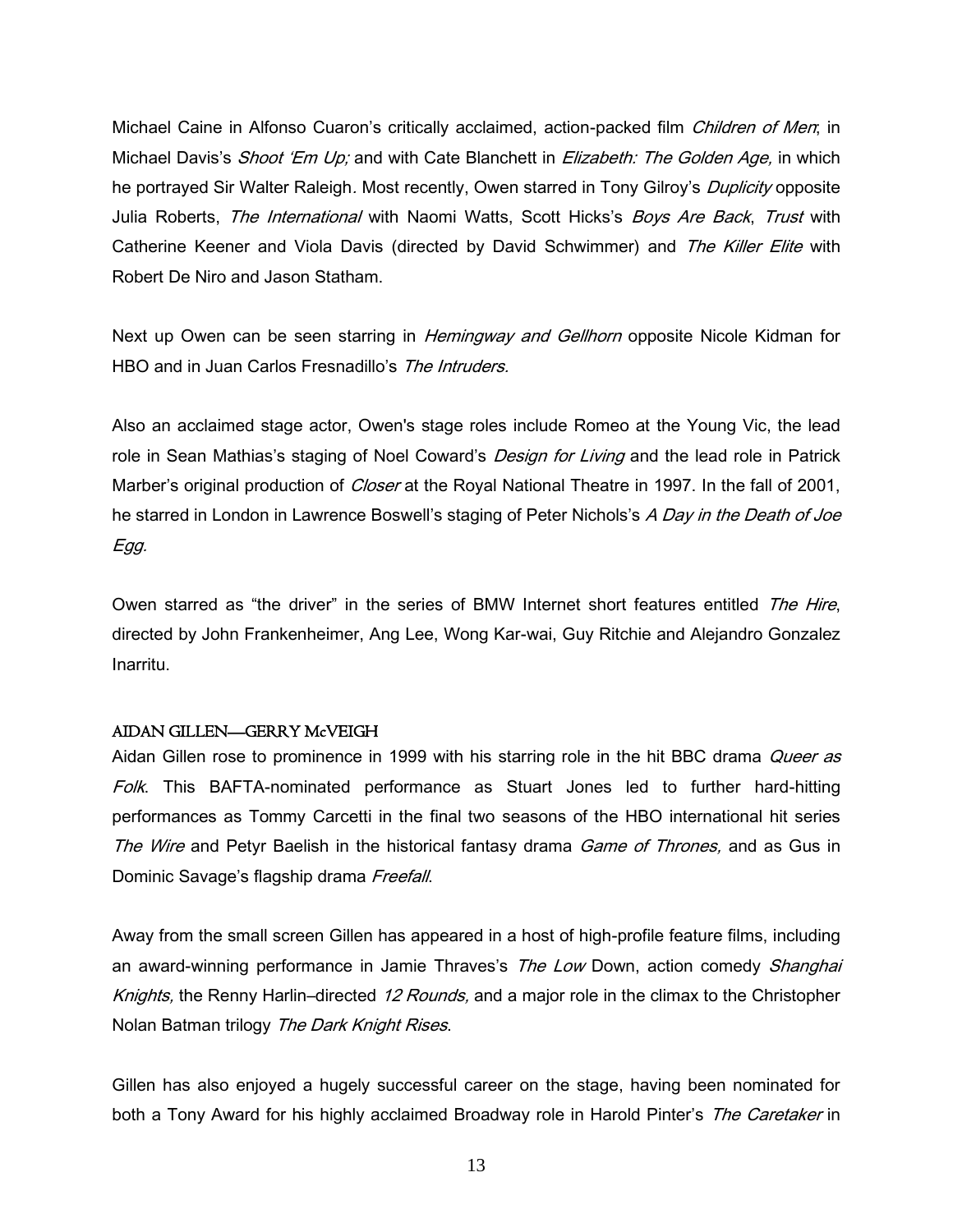2003 and an Irish Times Theatre award for his 2007 portrayal of "Teach" in David Mamet's American Buffalo.

#### DOMHNALL GLEESON—CONNOR McVEIGH

Talented young Dublin actor Domhnall Gleeson has appeared in a variety of film productions, including the Coen Brothers' True Grit. Most recently he has been working on Dredd (an adaptation of the graphic novel Judge Dredd), and Joe Wright's Anna Karenina, both due for release in 2012. He appeared in Ian Fitzgibbon's *Perrier's Bounty* in 2008 and in a number of films in 2009, including *Sensation* and the hugely successful *Harry Potter and the Deathly* Hollows. He also appeared in the RTÉ (Ireland's national broadcaster) comedy sketch show Your Bad Self in 2009.

Gleeson's other film work includes A Dog Year for HBO Films opposite Jeff Bridges, Studs, Boy Eats Girl and the Oscar-winning short *Six Shooter*. His theatre work includes *Macbeth*, directed by Salina Cartmell; *Great Expectations*, directed by Alan Stanford; *Chimps*, directed by Wilson Milam; Well of the Saints, directed by Garry Hynes; She Stoops to Conquer, directed by Patrick Mason at the Abbey Theatre; and the Gate Theatre's production of American Buffalo, directed by Mark Brokaw. Gleeson's TV work includes The Last Furlong, directed by Kirian Carney.

Gleeson won a 2006 Tony Award for the Broadway production of *Lieutenant of Inishmore* (directed by Wilson Milam) for Best Featured Actor, was nominated for a Lucille Lortel award as Outstanding Featured Actor, and received an Excellence in Performance Drama League Citation.

# BR**Í**D BRENNAN—MA

Bríd Brennan is currently appearing in Conor McPherson's The Veil at the National Theatre, London. She played Agnes in *Dancing at Lughnasa* in the original production at the Abbey Theatre, as well as in its productions in London's West End and on Broadway, for which she received a Tony Award in 1992; she was also awarded an Irish Film and Television Award (IFTA) for her appearance in Pat O'Connor's 1998 film version.

Brennan's Theatre credits include Philadelphia Here I Come and Juno and the Paycock (Gaiety Theatre Dublin), Sebastian Barry's *Dallas Sweetman for Paines Plough* (Canterbury Cathedral), Marina Carr's Woman and Scarecrow (Royal Court) and By the Bog of Cats (Wyndham's). She played Sister Aloysius in the Abbey Theatre production of John Patrick Shanley's *Doubt*.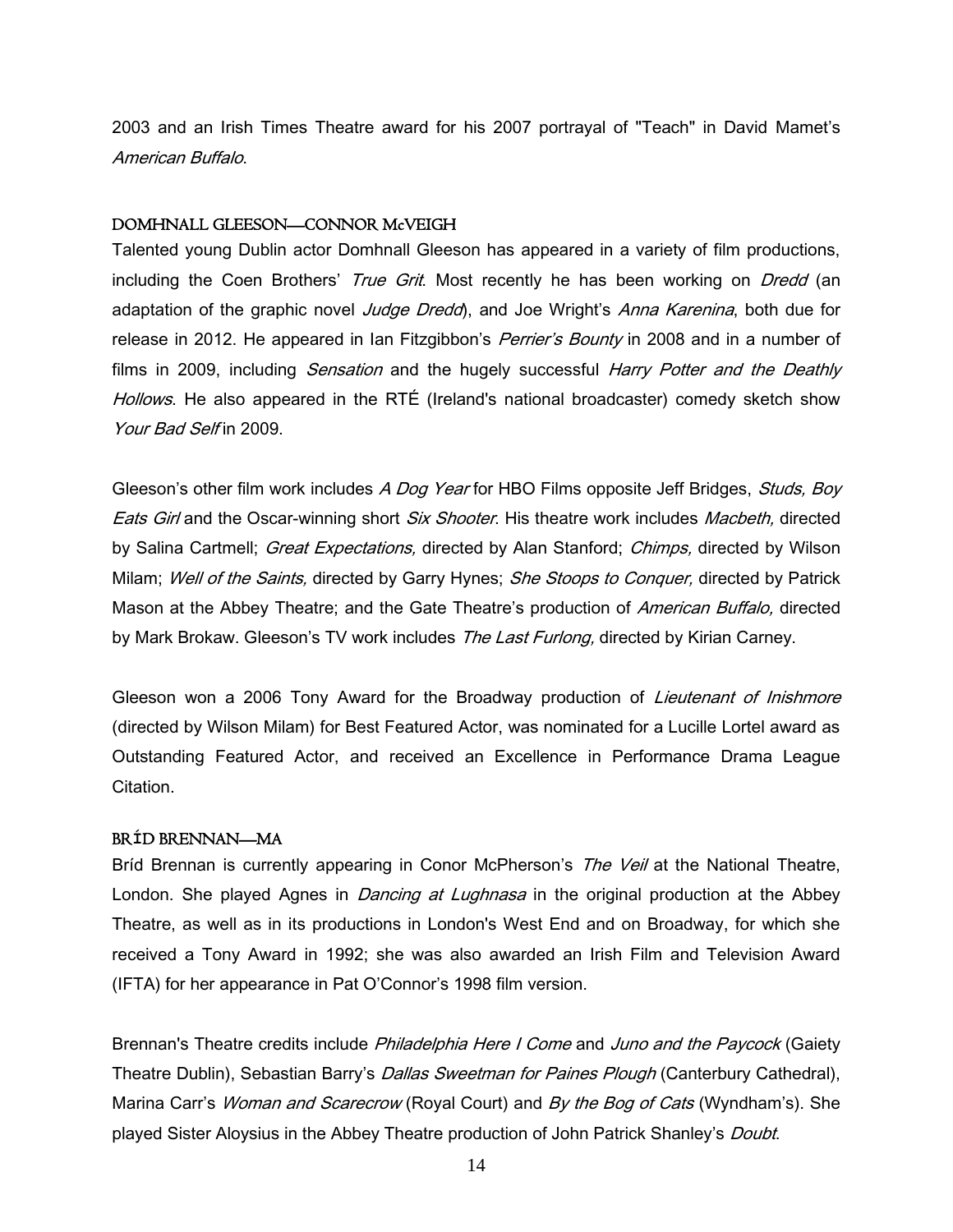At the National Theatre, Brennan appeared in *Pillars of the Community, Man Beast and Virtue* and Rutherford and Son for which she was nominated for an Olivier Award. She also played Lady Macbeth in *Macbeth* and Pina in *La Lupa* (RSC), as well as roles in *Bliss, Bone and* Bailegangaire (Royal Court); The Cosmonaut's Last Message to the Woman He Loved in the Soviet Union; Pinter's A Kind of Alaska; Lillian Hellman's The Little Foxes (Donmar Warehouse, London), for which she was nominated for another Olivier Award; Absolutely, Perhaps (Wyndhams); *Edward II* (Manchester Royal Exchange); *Intemperance* (Liverpool Everyman); Silver Birch House (Arcola); Mike Leigh's Smelling a Rat (Hampstead); Playboy of the Western World (Druid Theatre Co., Galway/Irish Tour/Donmar); Holy Days (Soho Poly), for which she won a Time-Out Award in 1988; and *One Flew Over the Cuckoo's Nest* (Gaiety).

Among Brennan's television credits are *South Riding, Dr Who, Trial and Retribution, Any Time* Now, The Hidden City, Cracker II, Tell Tale Hearts, Hedda Gabler, The Daily Woman, Mike Leigh's Four Days in July, The Billy Plays and Ballroom of Romance. Her film credits include Swansong: Story of Occi Byrne, Dancing at Lughnasa, Sunday, Felicia's Journey, Topsy Turvy, Trojan Eddie, Words Upon The Window Pane, Guinevere, Ursula And Glenys, Anne Devlin, Maeve, and Excalibur. Her recent radio work includes J.M. Synge's Tinker's Wedding and Riders to the Sea (BBC), Lucia Joyce in Thomas Kilroy's In the Garden of the *Asylum* (RTÉ) and Medea *in Medea* (RTÉ).

# DAVID WILMOT—KEVIN MULGREW

David Wilmot's film credits include *Parked* (Darragh Byrne), *The Guard* (John McDonagh), *All* Good Children (Alicia Duffy), *Dorothy Mills* (Agnes Merlet), *Middletown* (Brian Kirk), *Studs* (Paul Mercier), Six Shooter (Martin McDonagh), King Arthur (Antoine Fuqua), Laws of Attraction (Peter Howitt), *Home For Christmas* (Charlie McCarthy), *Intermission* (John Crowley), Rat (Steve Barron), A Love Divided (Syd McCartney), I Went Down (Paddy Breathnach), The General (John Boorman), The Devil's Own (Alan Pakula), Michael Collins (Neil Jordan), and The Field (Jim Sheridan).

Among Wilmot's television credits are *Saving the Titanic* (Maurice Sweeny), Treasure Island (Steve Barron), *Father and Son* (Brian Kirk), *The Tudors* III and IV (Ciaran Donnelly), *The Clinic* series I and II (various), *Ultimate Force* (Tim Leandro), The Tale of Sweeney Todd (John Schleisinger), Flush (Frankie McCafferty), and Lapsed Catholics (Barry Devlin).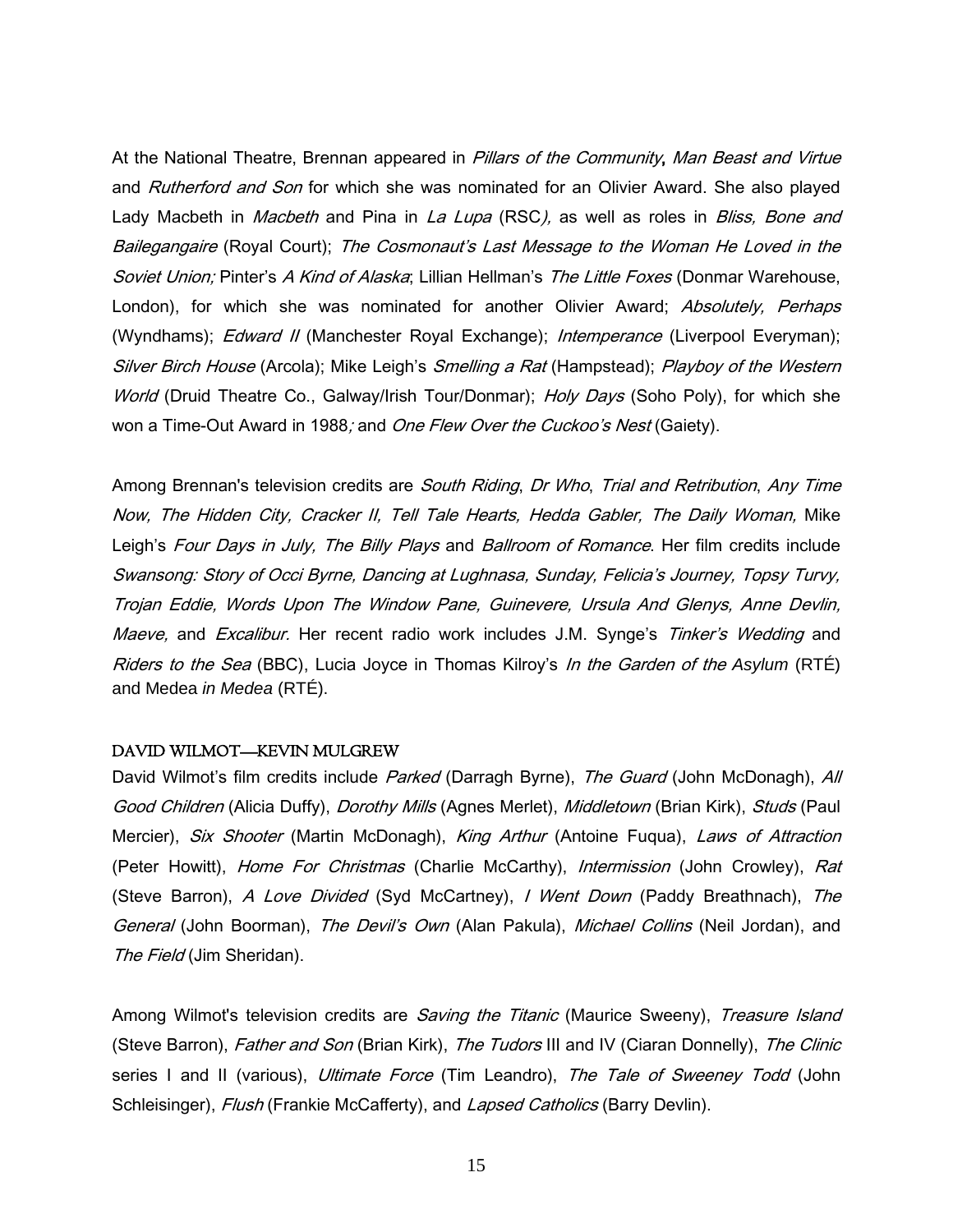On stage, Wilmot acted in *The Lieutenant of Inishmore* (Wilson Milam, Lyceum Theatre, Atlantic Theatre Company Off Broadway, NY, RSC), for which he received a Tony Award nomination for Best Actor, The Prisoner's Dilemma (Michael Attenborough, RSC), Couch (David Wilmot, Bewleys), Juno and the Paycock (Garry Hynes, Gaiety Theatre), Too Much of Nothing (Michael Ford, Bewleys), As You Like It (Maeliosa Stafford, Druid Theatre), The Lonesome West (Garry Hynes, Druid Theatre), *Philadelphia, Here I Come* (Paddy Cunneen, Druid Theatre), The Leenane Trilogy (Garry Hynes, Druid Theatre), At the Black Pigs Dyke (Maeliosa Stafford, Druid Theatre Co), *Belfry* (Maeliosa Stafford, Druid Theatre), *The Dublin Trilogy* (Paul Mercier, Passion Machine), Six Characters in Search of an Author (John Crowley, Abbey Theatre), King of the Castle (Garry Hynes, Abbey Theatre) Rosencrantz and Guildenstern Are Dead (Brian De Salvo, Abbey Theatre), A Child's Christmas in Wales (Peter Sheridan, Abbey Theatre), The Invisible Mending Company (Ben Barnes, Peacock Theater), The Plough and the Stars (Joe Dowling, West End), *Juno and the Paycock* (Joe Dowling, West End), *Borstal Boy* (Joe Dowling, Gaiety Theatre), The Risen People (Jim Sheridan, Gaiety Theatre), and Murder In the Cathedral (Ronan Wilmot, Christchurch).

# STUART GRAHAM—IAN GILMORE

Stuart Graham has had an extensive career across theatre, film and television. His feature film credits include such celebrated work as Neil Jordan's *Michael Collins* and *Butcher Boy*, the lowbudget hit *Small Engine Repair*, Steve McQueen's Cannes-winning *Hunger* and, most recently, Tomas Alfredson's Tinker, Tailor, Soldier, Spy.

Graham's television credits range from the BAFTA winning Omagh to popular serial dramas Waking the Dead, The Clinic and Waterloo Road. He won particular critical acclaim for his portrayal of Howard Carter in the BBC's *Egypt*.

Graham's distinguished and extensive stage career includes many productions for the Irish National Theatre. Most recently, he performed in The Painkiller at the Lyric Theatre (alongside Kenneth Branagh and Rob Brydon) and is about to start rehearsal for Da by Hugh Leonard at the Gate Theatre, Dublin.

#### MARTIN McCANN—BRENDAN

Martin McCann's feature film credits include parts in Richard Attenborough's *Closing the Ring*,

16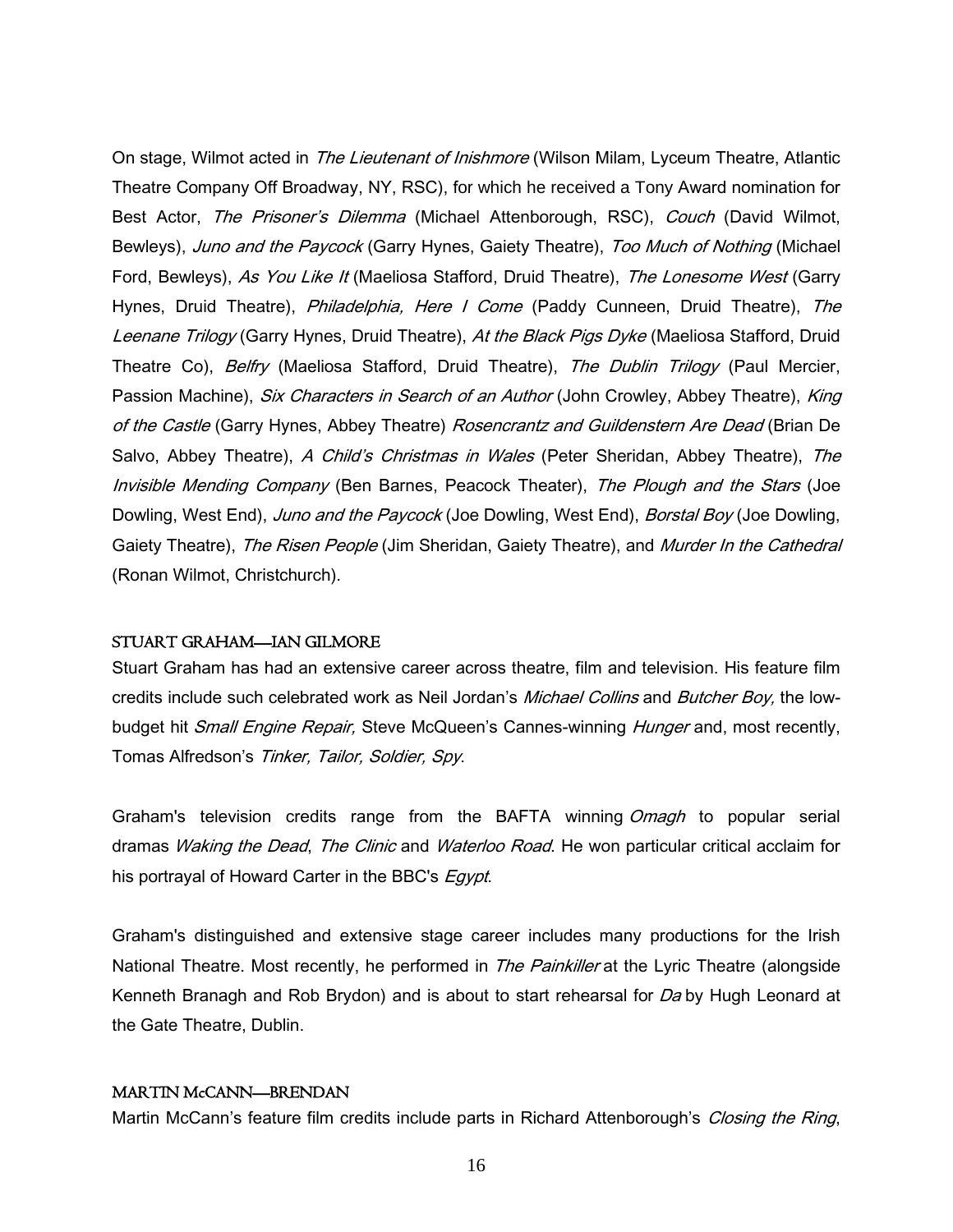the Warner Brothers International hit *Clash of the Titans* and the title role of Bono in Nick Hamm's Killing Bono. His forthcoming features include Kieran Walsh's Jump.

Among McCann's numerous television credits are *Pulling Moves, My Boy Jack*, the Dreamworks, the HBO epic war drama The Pacific and the forthcoming Titanic: Blood and Steel.

In 2011 McCann beat out actors such as Cillian Murphy and Liam Neeson to win Best Actor at the Irish Film and Television Awards for his performance in *Swansong*. McCann also has extensive theatre work, including roles in Anthony and Cleopatra, Clockwork Orange and To Be Sure.

# GILLIAN ANDERSON—KATE FLETCHER, MI5

An Emmy, Golden Globe, and SAG award-winning actress, Gillian Anderson recently appeared in the television adaptation of *Moby Dick* on the Encore Network and starred opposite Rowan Atkinson in the British action comedy *Johnny English Reborn*. She has recently filmed The Masterpiece, a PBS/BBC adaptation of Great Expectations, in which she plays Miss Havisham.

Best known for her work in Fox's The X-Files, Anderson earned two Screen Actors Guild Awards, one Emmy, one Golden Globe for Best Actress in a Drama Series and numerous nominations. In 1998 she carried her role of Dana Scully over into the motion picture The  $X$ -Files: Fight the Future. The next year, she was the first woman to write and direct an episode of the series All Things. In 2008 Anderson reprised her role once again in The X-Files: I Want to Believe.

Anderson's other film credits include the critically acclaimed The Last King of Scotland, How to Lose Friends and Alienate People, Duncan Ward's Boogie Woogie, The Mighty, Playing By Heart, The House of Mirth directed by Terrence Davies and listed among the top 10 films of the year 2000 by critics from Rolling Stone, Entertainment Weekly, Newsday, New York Daily News, The Village Voice, and New York Press. Anderson won the British Independent Film Award for Best Actress and the Best Performance Award from the Village Voice Film Critics Poll for her portrayal of Lily Bart. She also won the audience Award at the IFTA Awards for her role in The Mighty Celt, directed and written by Pearse Elliot. Anderson had a cameo role in the comedy Tristram Shandy: A Cock and Bull Story.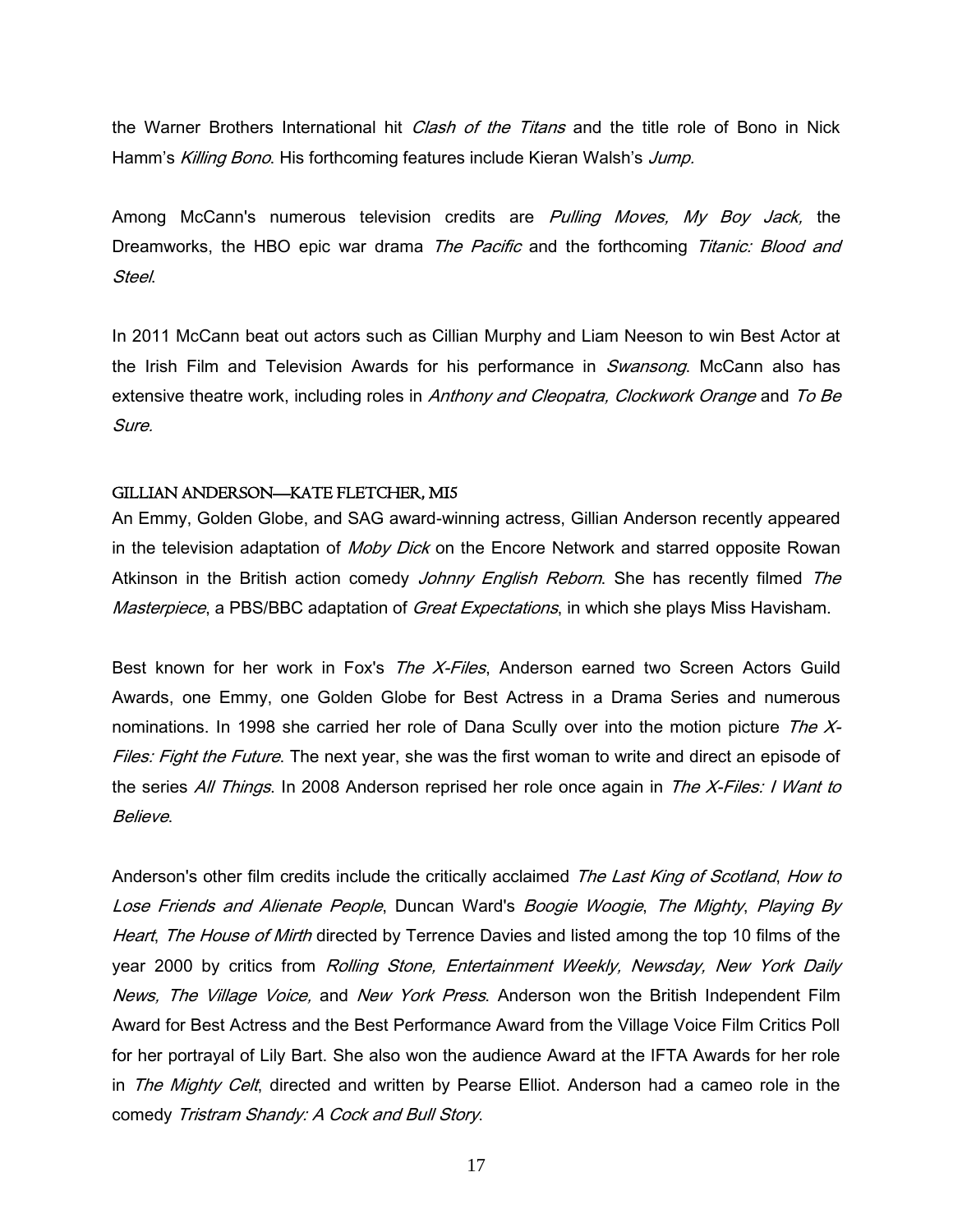Anderson's recent television work includes the 2011 mini-series The Crimson Petal and the White and the adaptation of William Boyd's novel Any Human Heart, which earned her a BAFTA TV Award nomination for Best Supporting Actress. She appeared in the BBC mini-series *Bleak* House, which earned her a nomination for Best Actress at the British Academy of Film and Television Awards, 2006. Anderson provided the voice of Queen Vorkana in the animated comedy short Robbie the Reindeer in Close Encounters of the Herd Kind.

Anderson made her London stage debut in Michael Weller's *What the Night Is For* in 2002 and then went on to the Royal Court's production of Rebecca Gillman's play The Sweetest Swing in Baseball (2005). In 2009 she portrayed Nora in Zinnie Harris's adaptation of A Doll's House at the Donmar Warehouse, for which she was nominated for an Olivier Award for Best Actress.

Anderson obtained her BFA from Goodman Theater School at Chicago's DePaul University. She performed in the Manhattan Theater Club production of Alan Ayckbourn's Absent Friends, for which she won a Theatre World Award in 1991. She appeared in Christopher Hampton's The Philanthropist (Long Wharf Theater, New Haven, CT).

Over the last 15 years Anderson has been strongly involved in many charity organizations—as a board member of Artist for a New South Africa, a spokesperson for Neurofibromatosis Inc., a founding member of Off The Street Kids and a patron of the Alinyiikira Junior School in Uganda, among many others.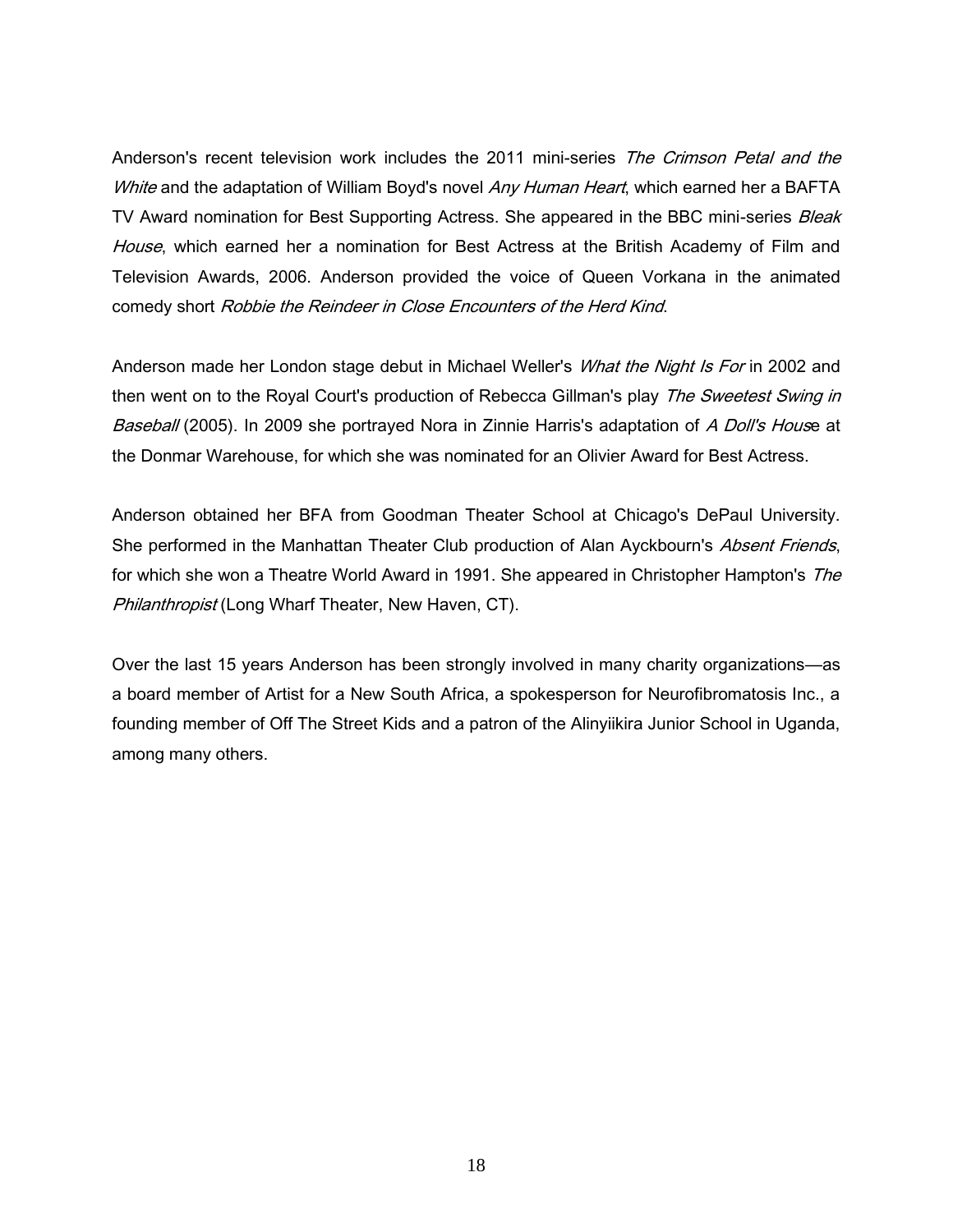# ABOUT THE CREW

# JAMES MARSH—DIRECTOR

James Marsh is a director of both documentary and narrative feature films. His most recent documentary, Project Nim, won the best director award (World Documentary) at Sundance 2011 and was theatrically released in the US and UK this summer. Prior to that, Marsh directed the dramatic film *Red Riding: 1980* for Channel 4. The film was theatrically released in the US by IFC Films in 2010.

Marsh's documentary *Man on Wire* premiered at the 2008 Sundance film festival and won an Academy Award for Best Documentary the following year. Marsh's earlier work includes the feature film The King (Un Certain Regard, Cannes 2005) and the documentary Wisconsin Death Trip (Venice, Telluride, San Sebastian 1999).

Marsh was born in Truro and grew up in Cornwall and London. He now lives between London and Copenhagen with his wife and two daughters.

#### TOM BRADBY—WRITER

Tom Bradby is a journalist, novelist and screenwriter. He joined the UK's main commercial news station ITN as an Editorial Trainee in 1990 and has successively been Ireland Correspondent, Political Correspondent, Asia Correspondent (during which time he was shot and seriously wounded in a riot in Jakarta), Royal Correspondent and UK Editor (responsible for covering matters relating to intelligence and terrorism). He has been Political Editor since 2005. He maintains a wide array of contacts and has been responsible for many exclusives, including the only-ever interview with Prince William and Kate Middleton at the time of their engagement in 2010, which was watched by hundreds of millions of people all over the world.

Bradby started writing his first novel, *Shadow Dancer*, whilst he was ITN's Ireland Correspondent in the early nineties. He has since written five other thrillers and is currently at work on his seventh. He has worked on a number of screenplays, including a re-imagining of eighties Cold War thriller *Defense of the Realm*, which draws heavily on his experience of British politics.

He lives in Hampshire, England, and is married with three children.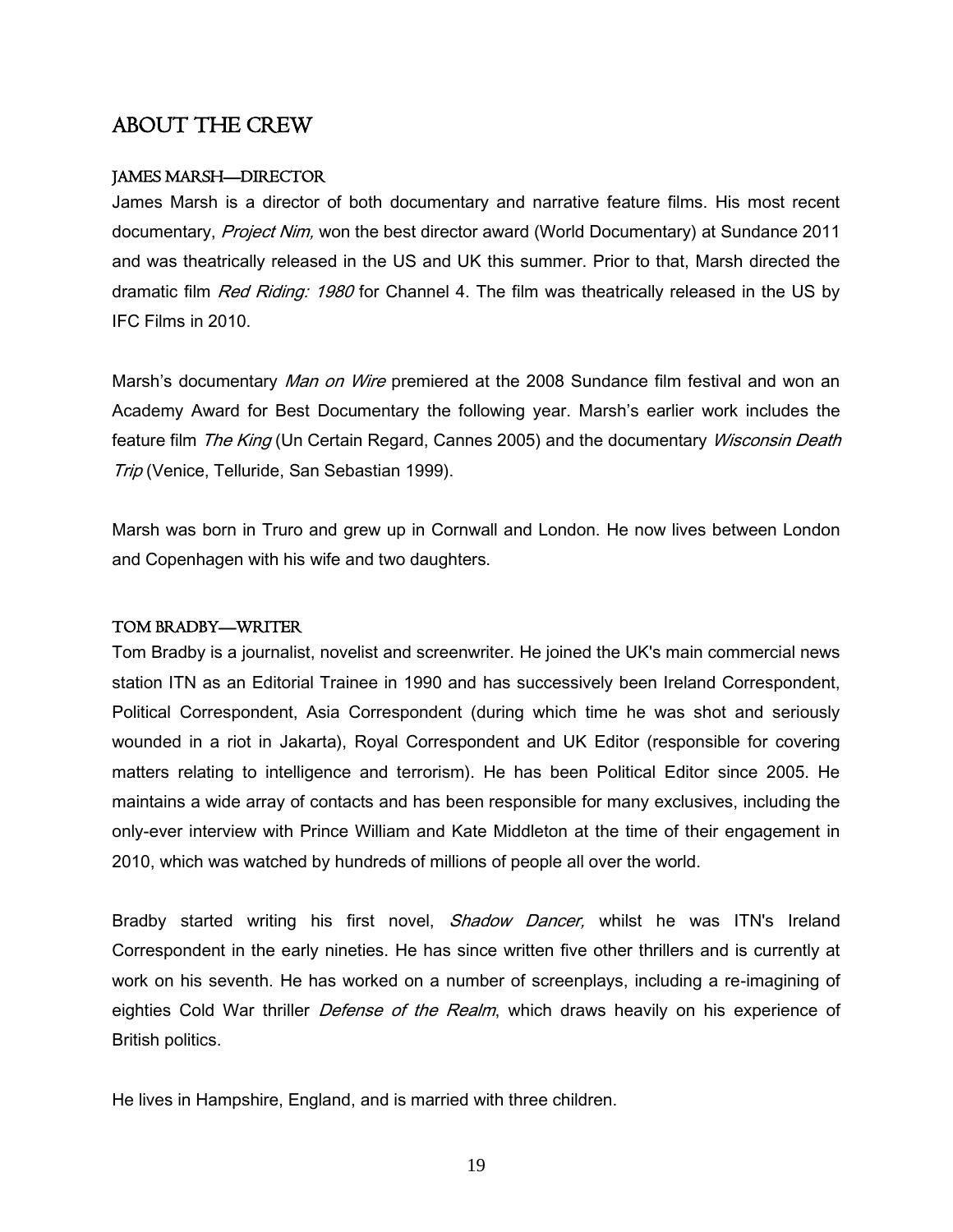# CHRIS COEN—PRODUCER

Chris Coen started working in the film business in 1989 for The Moving Picture Company as a runner before leaving to become a freelance Assistant Director (AD).

In the capacity of AD Chris worked on some 200 commercials, numerous television series and feature films including: Shining Through, Judge Dredd, Patriot Games, Hardmen, Ex, Murder Most Horrid, A Kind of Hush, Poirot and Boston Kickout.

In 2000 Chris made the transition to producer, moved to Los Angeles and started Halcyon Entertainment LLC, where he was based for 5 years.

Whilst in LA he produced *Deepwater*, starring Peter Coyote and Lucas Black, and Wristcutters: A Love Story, starring Shannon Sossamon, Tom Waits and Patrick Fugit. The film was nominated for an Independent Spirit Award for Best First Feature and was accepted into dramatic competition at the Sundance Film Festival 2006. After Dark Films subsequently released it theatrically in the US.

In 2005 Chris optioned the remake rights to Michael Haneke's Funny Games. In 2006 he moved back to the UK to produce the film, which was directed by Michael Haneke and starred Naomi Watts, Michael Pitt and Tim Roth. The film was shot in New York City and was accepted to the London Film Festival 2007 and Sundance 2008. Warner Independent Pictures bought the US rights and released the film theatrically in late 2008.

During 2008-2010 Chris opened Unanimous Releasing and released 10 films theatrically in the UK including: The Visitor, Girl in the Park, Funny Games, Ano Una, Lemon Tree and Wristcutters: A Love Story.

2011 saw a move back into production with the production of *Shadow Dancer*, which was directed by James Marsh and stars Andrea Riseborough and Clive Owen. The film has been selected to premier at Sundance 2012.

2012 will see the production of *Single Shot*, starring Sam Rockwell and William H. Macy, and Godmother, starring Rosamund Pike.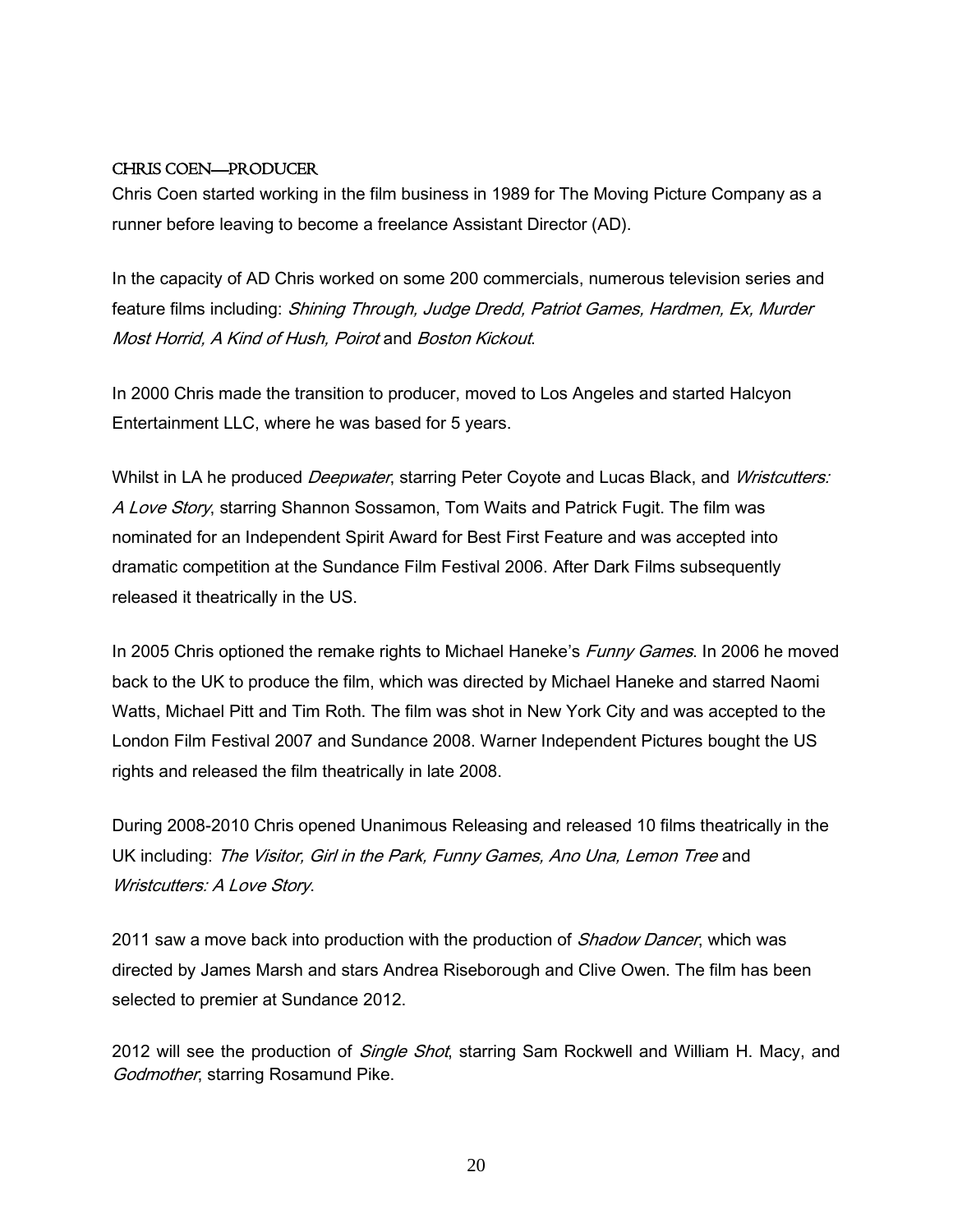# ANDREW LOWE—PRODUCER

A qualified chartered accountant, Andrew Lowe was Head of Business Affairs at the Irish Film Board prior to setting up Element Pictures. Andrew has acted as executive producer/producer on most of Element's productions/co-productions. Lowe is Chair of IBEC's Audiovisual Federation and Chair of Screen Producers Ireland's industrial relations committee. He is also a board member of the Dublin Fringe Festival and is a board member of ORBIS Ireland, the Irish branch of the international eye-care charity.

# ED GUINEY—PRODUCER

Prior to setting up Element Pictures, Ed Guiney ran Temple Films, where he produced *Disco* Pigs, Guiltrip, as well as TV series Bachelors Walk and Pure Mule. Guiney has produced all Element's projects and acted as executive producer on most of its co-productions. A member of BAFTA, he is on the Irish Film Board's strategy review group that is due to deliver a five-year blueprint for the development of the industry in 2011.

# KATIE GOODSON-THOMAS—ASSOCIATE PRODUCER

Goodson-Thomas has worked in the film industry for over fifteen years on over 16 film and televisions productions. She joined Unanimous Entertainment as Head of Film in early 2011 and is the Associate Producer on all of their productions. Previous to that she worked as Senior Production Executive for David Thompson's Origin Pictures overseeing productions including Justin Chadwick's *First Grader*, Nick Murphy's *The Awakening* and Mark Munden's *The Crimson* Petal and The White. She also worked as Head of Development and Production for Jon Finn's Bog Pond Productions working on Marc Evan's Hunky Dory. Other positions include Head of Film at October Films and previous to that as Associate Producer at Mission Picture working on films including *Danny Boyle's Millions.* 

# ROB HARDY BSC—DIRECTOR OF PHOTOGRAPHY

Rob Hardy is one of Britain's hottest cinematographers. He recently shot the upcoming feature *Broken* by multi-award winning director Rufus Norris, starring Cillian Murphy and Tim Roth.

Other credits include the award-winning Red Riding: 1974 directed by Julian Jarrold; Josh Marston's second feature The Forgiveness of Blood, which won a Silver Bear in Berlin; Justin Chadwick's film based on a true story, The First Grader; Lionsgate's action movie Blitz; and Dom Rotheroe's chilling Exhibit A.

As well as *Is Anybody There?* starring Michael Caine, Hardy worked with director John Crowley on the highly acclaimed Channel 4/Weinstein Co.'s Boy A, starring Andrew Garfield and Peter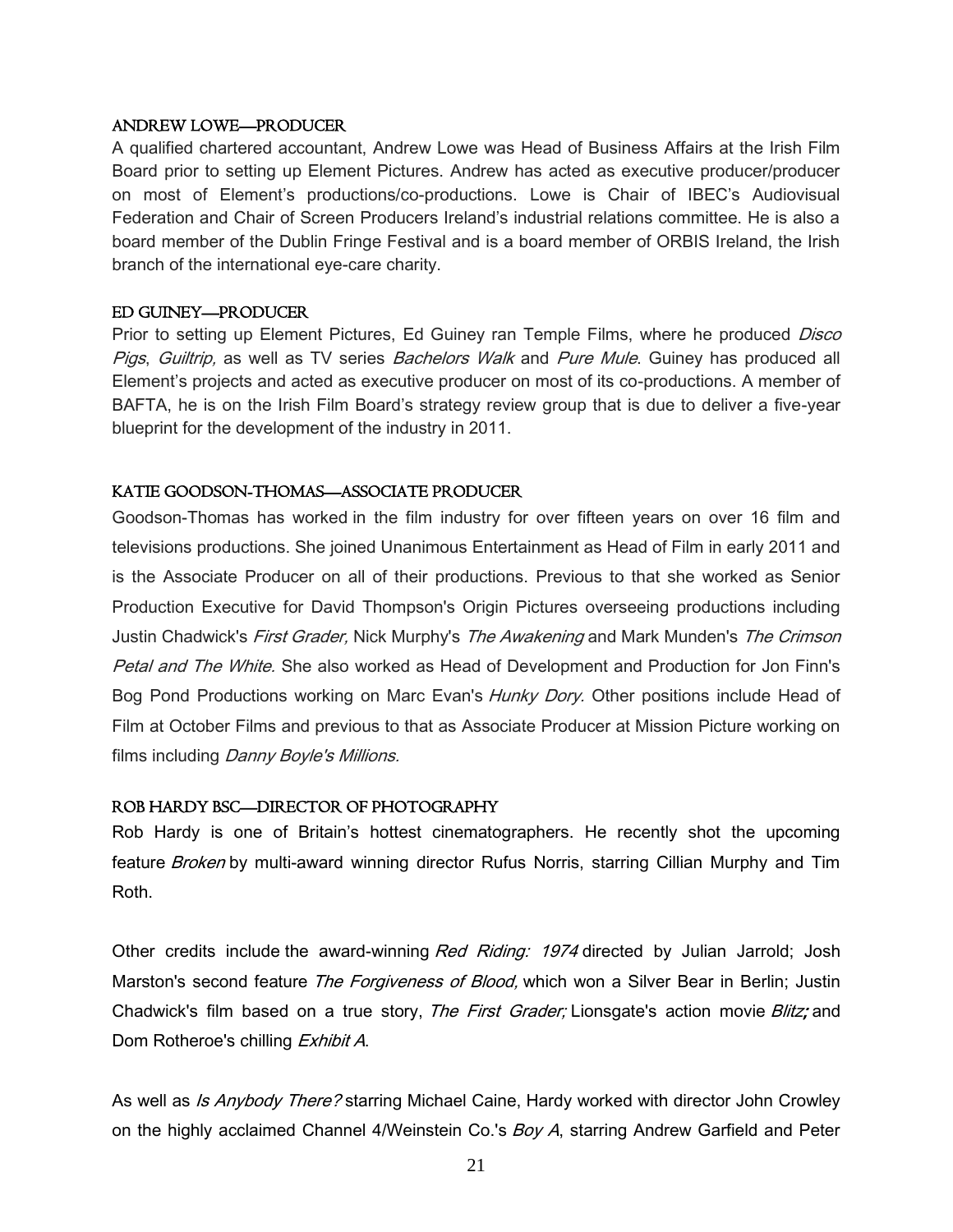Mullan, for which he won a BAFTA award for Best Cinematography, 2008.

Hardy's most recent television credits have seen him re-team with director Justin Chadwick on the BBC film *Stolen* for which he won a BSC Award for Best Cinematography, 2011.

Hardy studied at Sheffield Film School, renowned for its art and music scene. His short films as both cinematographer and director have won various awards including Best Short at London's Raindance and a BAFTA nomination. He is also a prolific lenser for commercials and music videos, for which he has won many industry awards.

#### JON HENSON—PRODUCTION DESIGNER

Jon Henson originally trained and worked as an actor in the 80's but went on to study Theatre Design at Wimbledon School of Art. After leaving college he co-founded Art Effects, a design company specialising in design for television dramas and commercials. After 9 years, Henson left the company to work independently.

In 1999 Henson designed his first feature: Beautiful People directed by Jasmin Disdar. Since then he has worked on both film and television projects, including *Esther Kahn* for French director Arnaud Desplechin, starring Summer Phoenix and Ian Holm; the award–winning television film Kid In The Corner directed by Bille Eltringham; THIS Is Not A Love Song Again for Bille Eltringham; Never Never directed by Julian Jarrold; Gillies McKinnon's Pure, starring Keira Knightley, and Mark Brozel's *Macbeth* for which Henson won an RTS Award for Best Production Design.

More recent credits include: John Crowley's Boy A, starring Andrew Garfield and Peter Mullan; Last Chance Harvey directed by Joel Hopkins, starring Dustin Hoffman and Emma Thompson; and the upcoming horror film The Awakening directed by Nick Murphy and starring Rebecca Hall.

#### JINX GODFREY—EDITOR

Jinx Godfrey has extensive experience editing documentary and narrative features, including James Marsh's highly acclaimed films: *Wisconsin Death Trip* (RTS Award Best Arts Documentary 2000); The King (Selection Un Certain Regard, Cannes Film Festival 2005); the film adaptation of David Peace's novel '1980' as Red Riding: 1980 for Channel 4/Film Four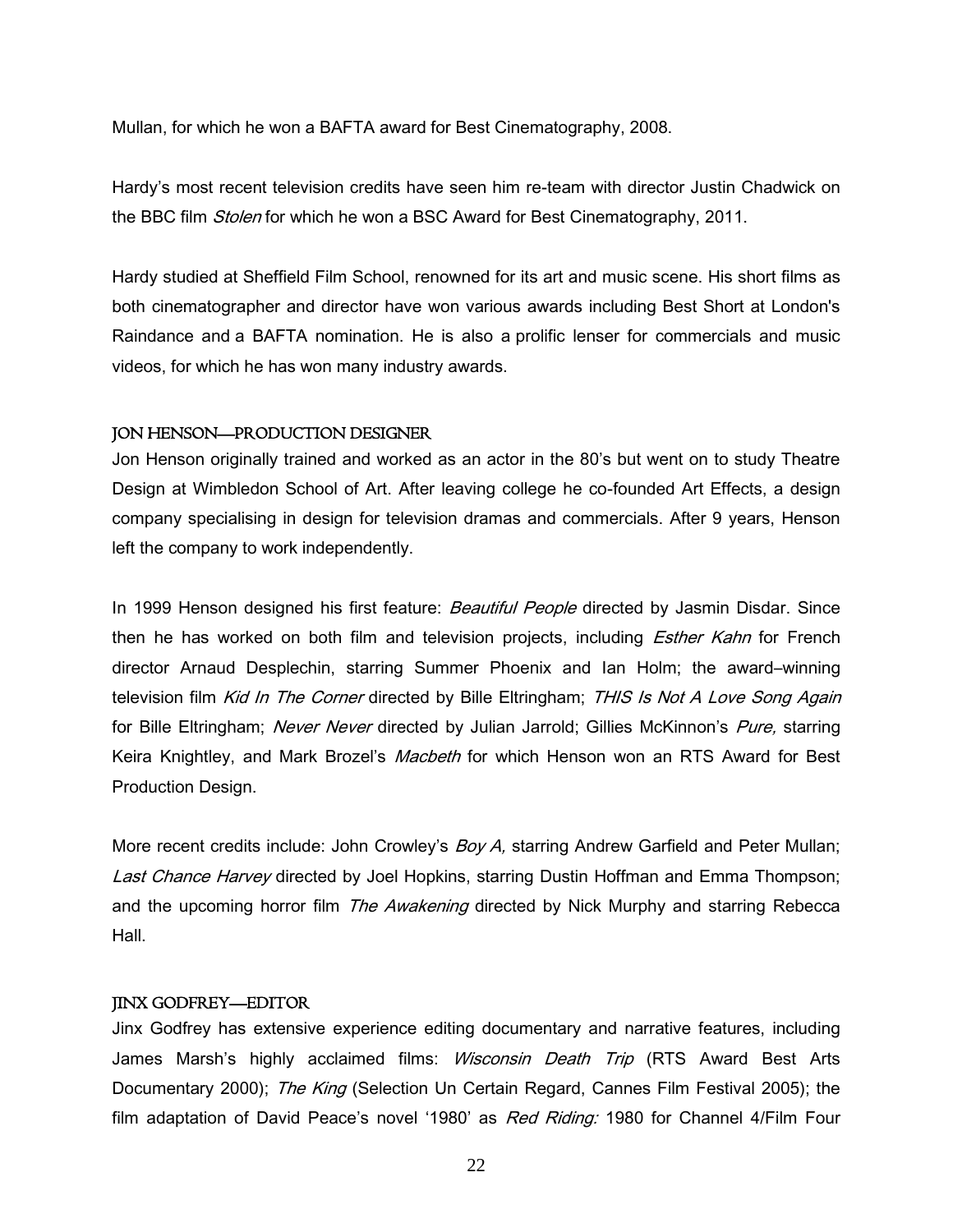(Telluride, New York and AFI) and Man on Wire, which won 26 awards worldwide, including the Oscar for Best Documentary, a BAFTA for Best British Film, the Independent Spirit Award and BIFA award for Best Documentary, as well as the Jury and Audience prizes at Sundance. Godfrey won an Eddie at the American Cinema Editors awards in 2009. More recently, Godfrey edited Otto Bathurst's film based on the life of Dame Margot Fonteyn, Margot, for Mammoth Screen Ltd/BBC.

2011 has seen the release of feature-length contemporary thriller *Page Eight* for BBC2/HeyDay Films which Godfrey edited for David Hare and further documentary work with James Marsh on the critical hit Project Nim.

Her commercial work includes collaborations with high-profile directors Spike Lee, Errol Morris, Tony Kaye and Mike Figgis.

# NINA GOLD CSA—CASTING DIRECTOR

Nina Gold is one of London's leading independent Casting Directors. Upon graduating from Cambridge University, where she first became involved in theatre, she began teaching drama in Paris. She is best known for her 14-year collaboration with Mike Leigh, including Topsy-Turvy, Vera Drake, Happy-Go-Lucky and most recently, Another Year.

Nina's recent feature film credits include the Oscar-winning The King's Speech directed by Tom Hooper; Attack the Block directed by Joe Cornish; Jane Eyre directed by Cary Fukunaga; Hot Fuzz directed by Edgar Wright; Nowhere Boy directed by Sam Taylor Wood; Bright Star directed by Jane Campion; and *Eastern Promises* by David Cronenberg. She has recently finished casting Ridley Scott's new feature *Prometheus*, Bryan Singer's Jack the Giant Killer, and Phyllida Lloyds' portrait of Margaret Thatcher starring Meryl Streep: Iron Lady.

Her television credits include A Game of Thrones for HBO and The Crimson Petal and The White. Other television credits include two series of the highly successful Rome for HBO, The Red Riding Trilogy (1974, 1979 and 1983) for Channel 4/Revolution Films, Longford for Channel 4/HBO directed by Tom Hooper and The Devils's Whore for Company Pictures/HBO directed by Marc Munden, and The Life and Death of Peter Sellers directed by Stephen Hopkins. In 2008, Nina won the Primetime Emmy for Outstanding Casting for a Miniseries for her work on HBO's John Adams. Most recently Nina won the Artios award for outstanding casting on The King's Speech.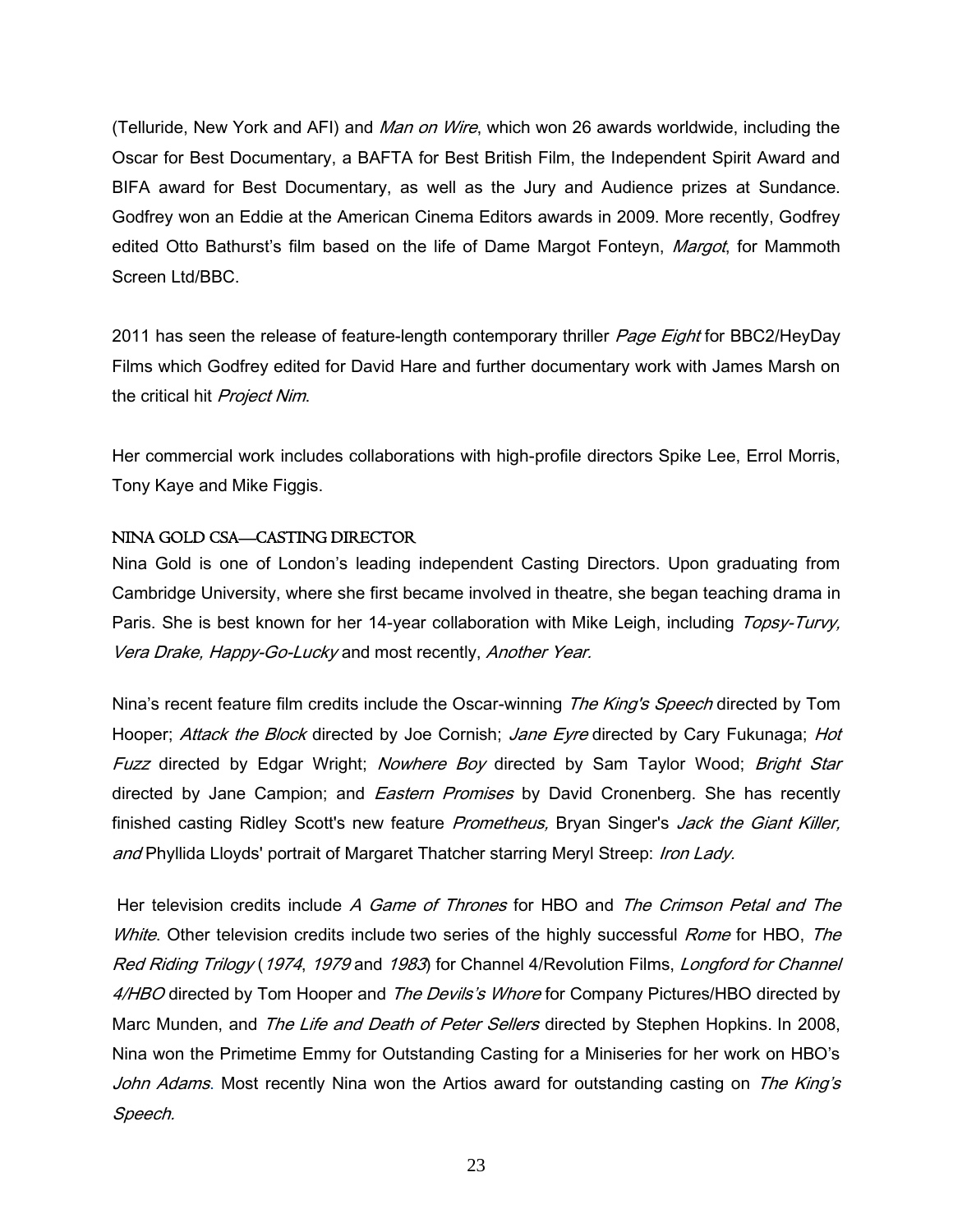#### DICKON HINCHLIFFE—MUSIC

Dickon Hinchliffe is a founder member of the British band *Tindersticks*, in which he wrote songs and played violin, guitar and keyboards. Tindersticks released six critically acclaimed studio albums – the first of which was Melody Maker's Album of the Year – two live albums and two soundtrack albums on Island Records and Beggars Banquet. They toured internationally and have a following throughout the world.

Hinchliffe began scoring films with the acclaimed French director Claire Denis when she approached Tindersticks to write the scores to her films Nenette et Boni and Trouble Every Day. This was followed by *Vendredi Soir* which was Dickon's first solo film score and attracted the attention of the American filmmaker Ira Sachs who asked him to compose the music for *Forty* Shades of Blue. The film won the Grand Jury prize at the Sundance Film Festival in 2005. Later that year he wrote a score and a song for the British feature film *Keeping Mum* directed by Niall Johnson. This was followed by Ira Sachs' Married Life, which he recorded in New York.

His next film was the Golden Globe nominated romantic drama Last Chance Harvey, directed by Joel Hopkins. This was closely followed by the New York-based surreal drama Cold Souls that premiered in competition at the 2009 Sundance Film Festival and was directed by Sophie Barthes. He then scored the highly acclaimed *Red Riding: 1980*, directed by James Marsh.

Hinchliffe completed the music for the American film *Winter's Bone*, directed by Debra Granik, which was nominated for four Oscars, including Best Picture. The film won the Grand Jury prize at the Sundance Film Festival in 2010. He has recently scored Mitch Glazer's Passion Play and the Michael Mann production The Texas Killing Fields, directed by Ami Mann. He is currently finishing the score to Oren Moverman's Rampart, scripted by James Ellroy.

The songs of Tindersticks and Hinchliffe's compositions have been featured in television series including The Sopranos, The Brotherhood and The Sins and the feature films Intimacy, Sleeping With the Fishes and, most recently, Medicine for Melancholy.

# LORNA MARIE MUGAN—COSTUME DESIGNER

Lorna Marie Mugan's film credits include Triage, All Good Children, Inside I'm Dancing, Intermission, Disco Pigs, East is East.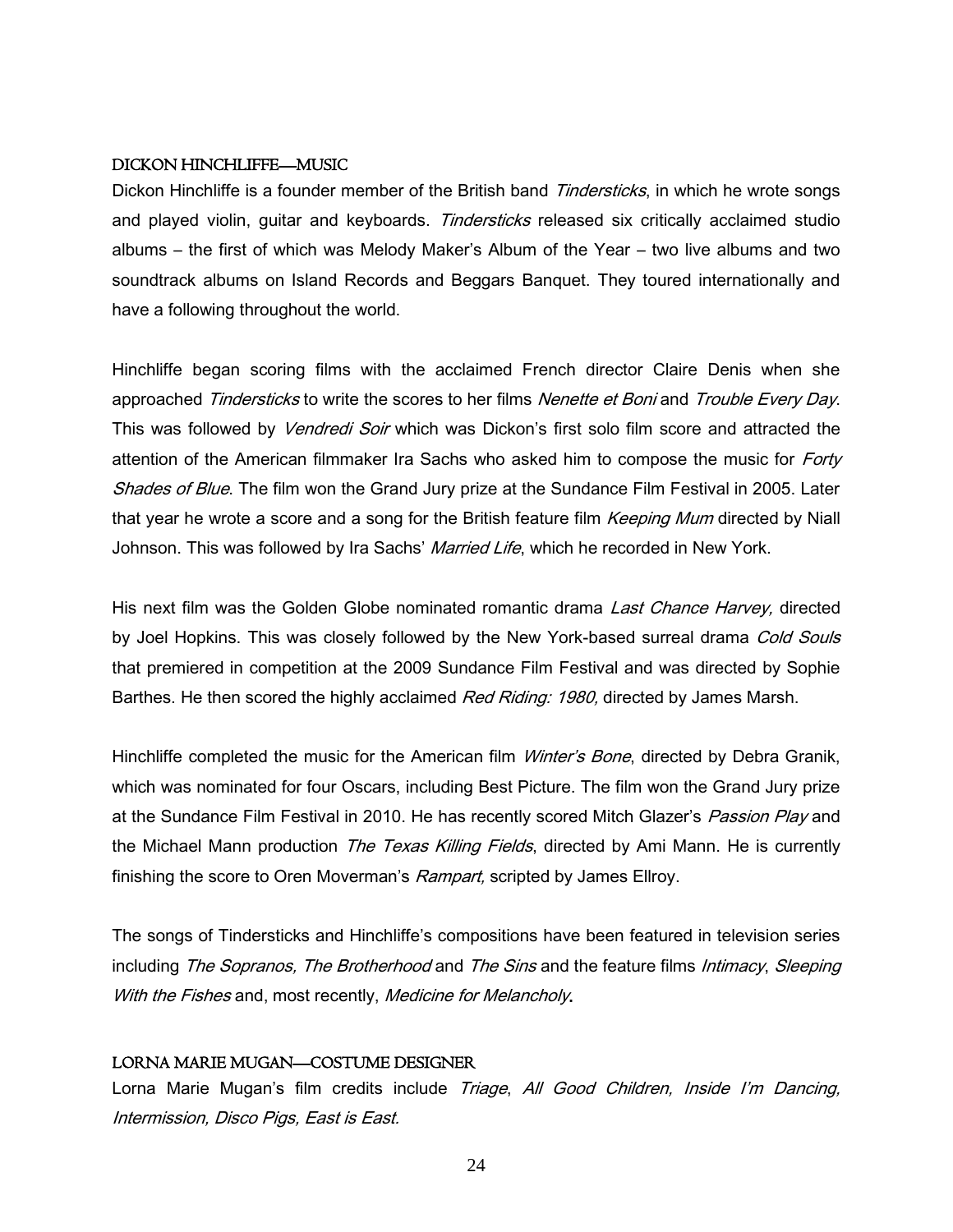Her television credits include Treasure Island, Christopher and his Kind, Small Island, My Boy Jack, The Old Curiosity Shop, Five Days.

Mugan has been nominated for five IFTAs for Costume Design. She has a BA in Theatre Design from Wimbledon College of Art.

# Eileen Buggy - Chief Hair Stylist

After running a very successful salon, Buggy had her first break in the film industry in 1993 on the film In the Name of the Father. Within a short time she became one of the most sought after hairstylists in the film Industry. Soon she found herself to be working on such productions as King Arthur, The Butcher Boy, Angela's Ashes, Lassie, and much more.

Her most recent work is on Zonad, John Carney's latest project since his Oscar winning film Once. Eileen has recently completed working on The Silence with the Emmy award winning director Dearbhla Walsh, and has worked with such actors as: Peter O'Toole, Samantha Morton, Kelly McDonald, Billy Connelly, Anna Friel, Julie Walters, Cillian Murphy, Brendan Gleeson, Emily Watson, Stellan Skarscard, Mads Mikelson, Robert Carlisle, Kerri Russell, Daniel Day Lewis, Eric Idle, John Lynch, Sally Hawkins, Martin Shaw, Andie Mac Dowell. Buggy has been nominated for two Irish Film and Television Awards in the past two years.

# UNANIMOUS ENTERTAINMENT—PRODUCTION COMPANY

Unanimous Entertainment is an independent film production company founded by Chris Coen in 2001 with the aim of producing high-calibre and commercial feature films.

The company's previous credits include Michael Haneke's first English-language film *Funny* Games starring Naomi Watts, Tim Roth, Brady Corbett and Michael Pitt; Wristcutters: A Love Story, an award-winning festival favourite directed by Goran Dukic and starring Patrick Fugit, Shannyn Sossamon and Tom Waits; *Deepwater*, directed by David S. Marfield and starring Lucas Black, Peter Coyote, Mia Maestro and Leslie Anne Warren; and Protect, You + Me, a short film directed by Brady Corbett, starring Daniel London, and premiered at the Sundance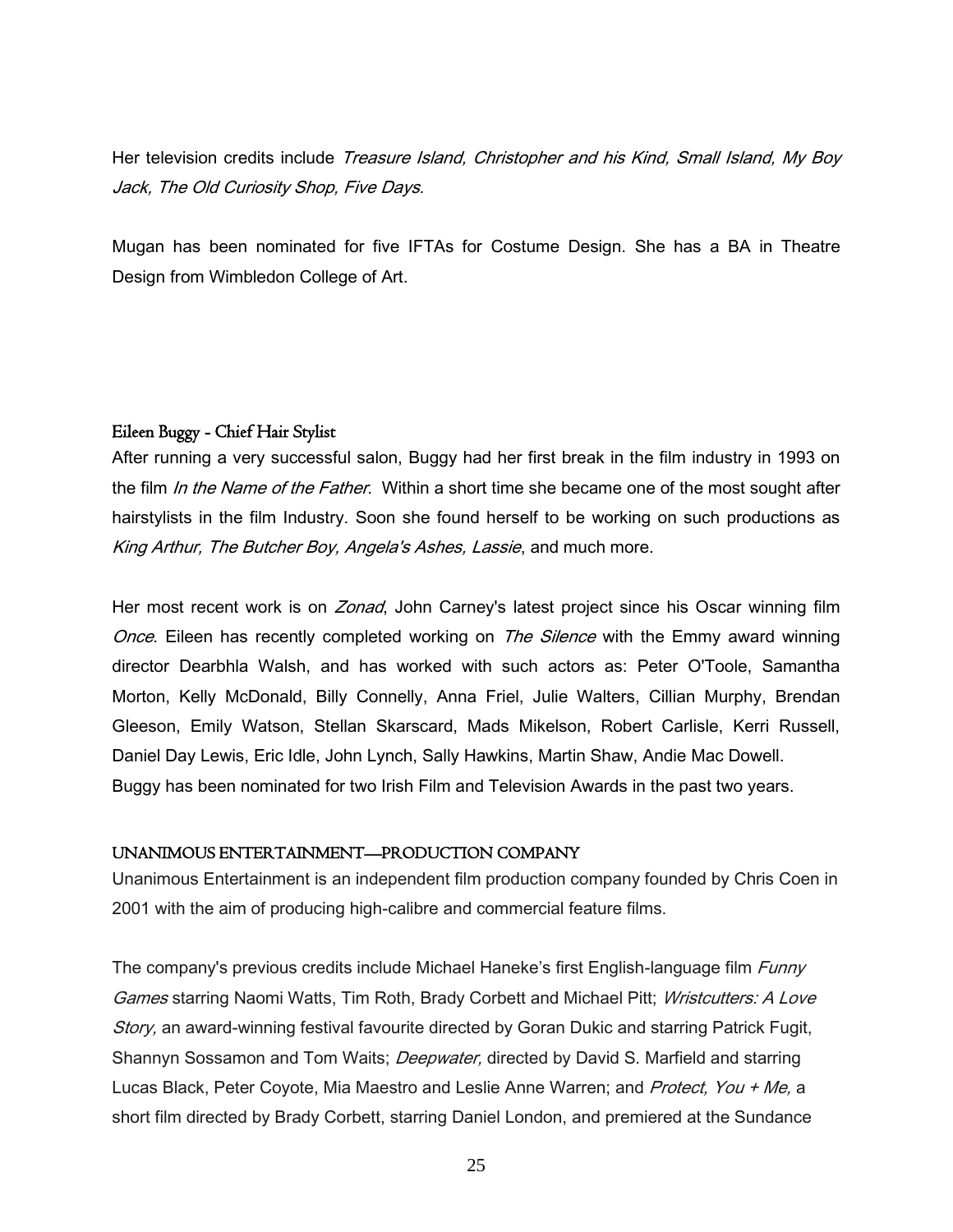Film Festival in 2008.

Unanimous has a busy year planned for 2012 with the upcoming production of *Single Shot*, written by Matthew F. Jones and directed by David Rosenthal. A strong ensemble cast includes Sam Rockwell, William H. Macy, Imogen Poots and Juliet Lewis. Also upcoming is Godmother, written by Ron Bass (Rain Man, My Best Friend's Wedding, Sleeping With the Enemy) and Rosamund Pike, who is also producing and starring in the movie; and *Blurred* by Matthew F. Jones, which is slated to go into production later on in the year.

Unanimous's future plans include an aggressive push to produce two to three films per year, all the while keeping a strict focus on high quality and commercially viable fare. The company has excellent relationships with talent on both sides of the Atlantic and expects to merge these relationships to continue to produce unique and original material. Among the talent attached to their current slate of films are Ricky Gervais (The Office, Life's Too Short), Ronan Bennet (Public Enemies, Top Boy, Hidden), Paul Andrew Williams (Song for Marion, London to Brighton, The Cottage); Keith Gordon (*Waking the Dead, The Singing Detective, Dexter*) as well as other exciting and emerging talent from both the UK and US.

#### ELEMENT PICTURES—PRODUCTION COMPANY

Ed Guiney and Andrew Lowe run the film and television drama production and distribution company Element Pictures, based in Dublin and London.

Element is currently in post production on *What Richard Did*, directed by Lenny Abrahamson, starring Jack Reynor, Roisin Murphy and Sam Keeley. Recent productions include This Must Be the Place (Paolo Sorrentino), starring Sean Penn and Frances McDormand, and The Guard (John Michael McDonagh), starring Brendan Gleeson and Don Cheadle, which is currently the most successful Independent Irish film of all time.

Other film projects include All Good Children (Alicia Duffy), which was selected for Director's Fortnight at Cannes 2010, *Essential Killing* (Jerzy Skolimowski) which won Jury Prize and Best Actor at Venice 2010, Cracks, the first film from Jordan Scott starring Eva Green, Five Minutes of Heaven (Oliver Hirschbiegel), which won the Best Director and Screenplay at Sundance 2009, *Garage* (Lenny Abrahamson) which won the CICAE award at Director's Fortnight at Cannes 2007, and the BAFTA winning *Omagh* (Pete Travis). Ed Guiney also produced Gabriel Range's Death of a President.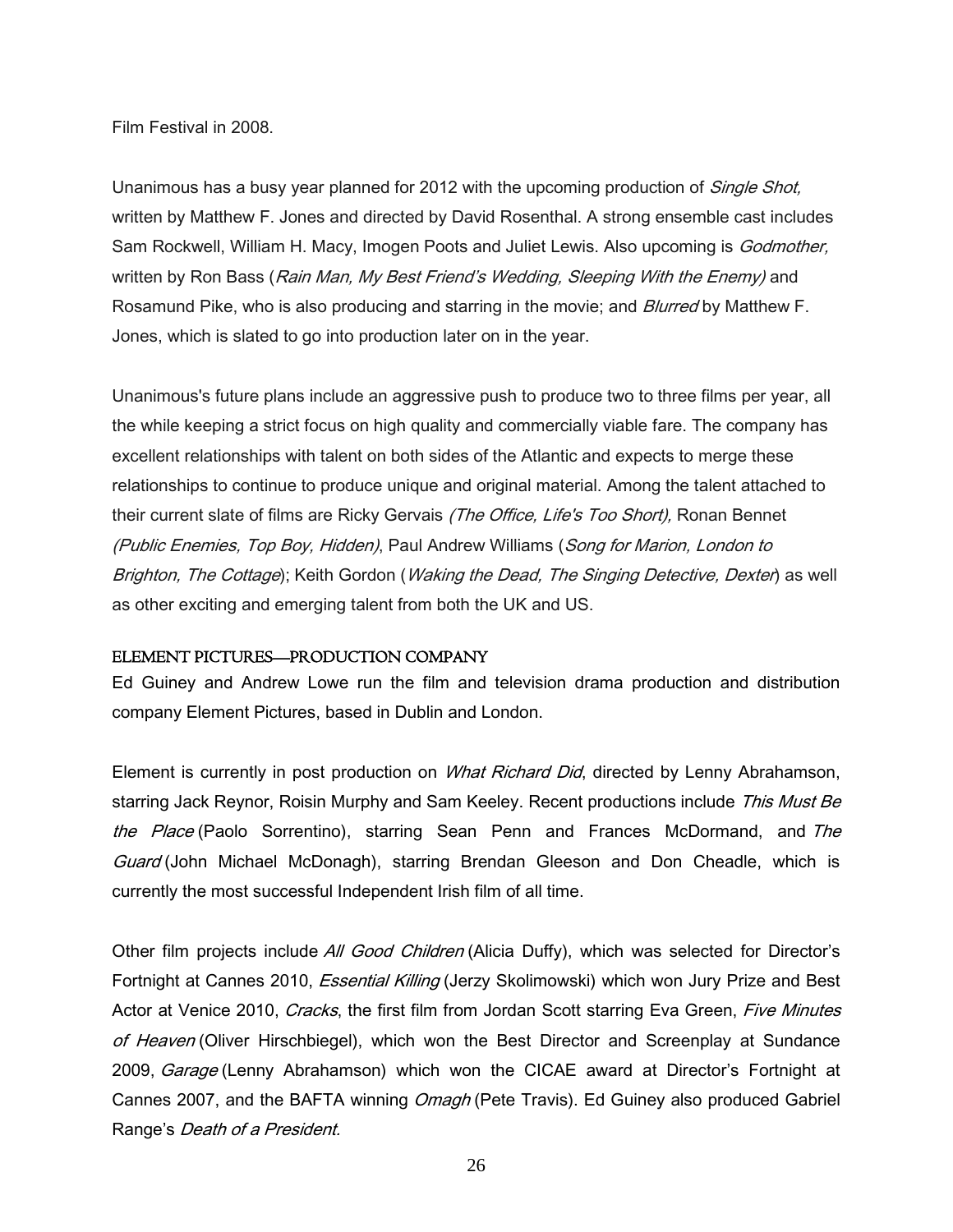Element has been a leading television drama producer in Ireland for RTÉ, the national broadcaster, having produced Prosperity (winning the best director for Lenny Abrahamson and best screenplay for Mark O'Halloran at the IFTAs); Pure Mule (winning five IFTA drama awards) and an active co-producer for UK television drama including; When Harvey Met Bob, The Silence, George Gently, The Invisibles, Murphy's Law and Rough Diamond for BBC, The Take for Sky and Single Handed, Rock Rivals and Old Curiosity Shop for ITV.

Element also operates an Irish distribution company, Element Pictures Distribution, handling the StudioCanal slate in Ireland as well as other acquisitions.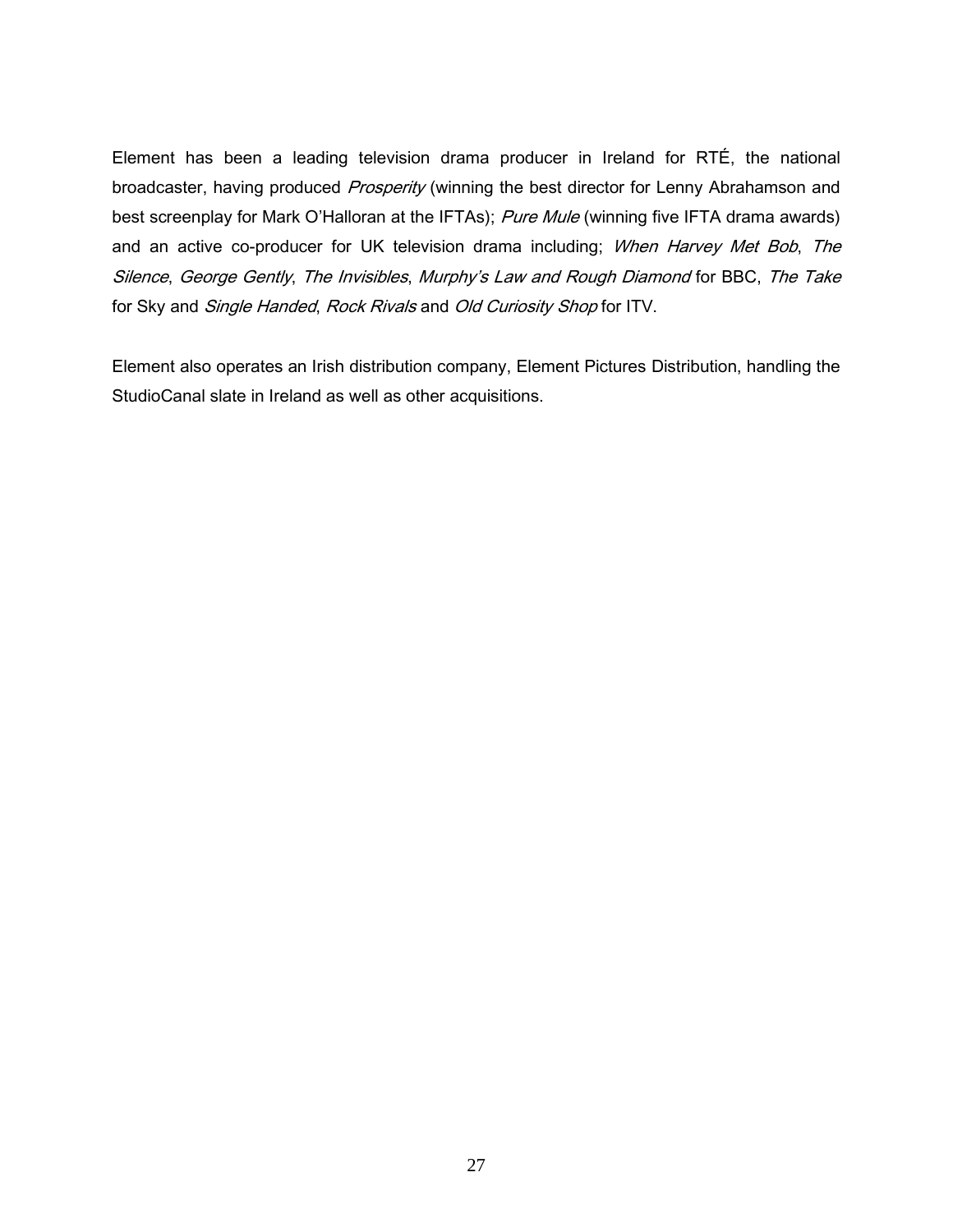# **CREDITS**

BFI and BBC Films present A Unanimous Entertainment/Element Pictures/Wild Bunch Production in association with LipSync Productions with the participation of Bord Scannán na hÉireann/Irish Film Board.

> ANDREA RISEBOROUGH AIDAN GILLEN DOMHNALL GLEESON BRÍD BRENNAN DAVID WILMOT STUART GRAHAM MARTIN McCANN with GILLIAN ANDERSON and CLIVE OWEN

Directed by JAMES MARSH Screenplay by TOM BRADBY Produced by CHRIS COEN Producers ANDREW LOWE, ED GUINEY

# Executive Producers JOE OPPENHEIMER, BRAHIM CHIOUA, NORMAN MERRY, VINCENT MARAVAL, TOM BRADBY, RITA DAGHER

Associate Producer KATIE GOODSON-THOMAS Director of Photography ROB HARDY BSC Production Designer JON HENSON Film Editor JINX GODFREY Casting Director NINA GOLD CSA Music by DICKON HINCHLIFFE Costume Designer LORNA MARIE MUGAN Make-Up Designer LYNN JOHNSTON Hair Designer EILEEN BUGGY Co-Producer CAMILLE GATIN Based on the novel by TOM BRADBY

Cast in order of appearance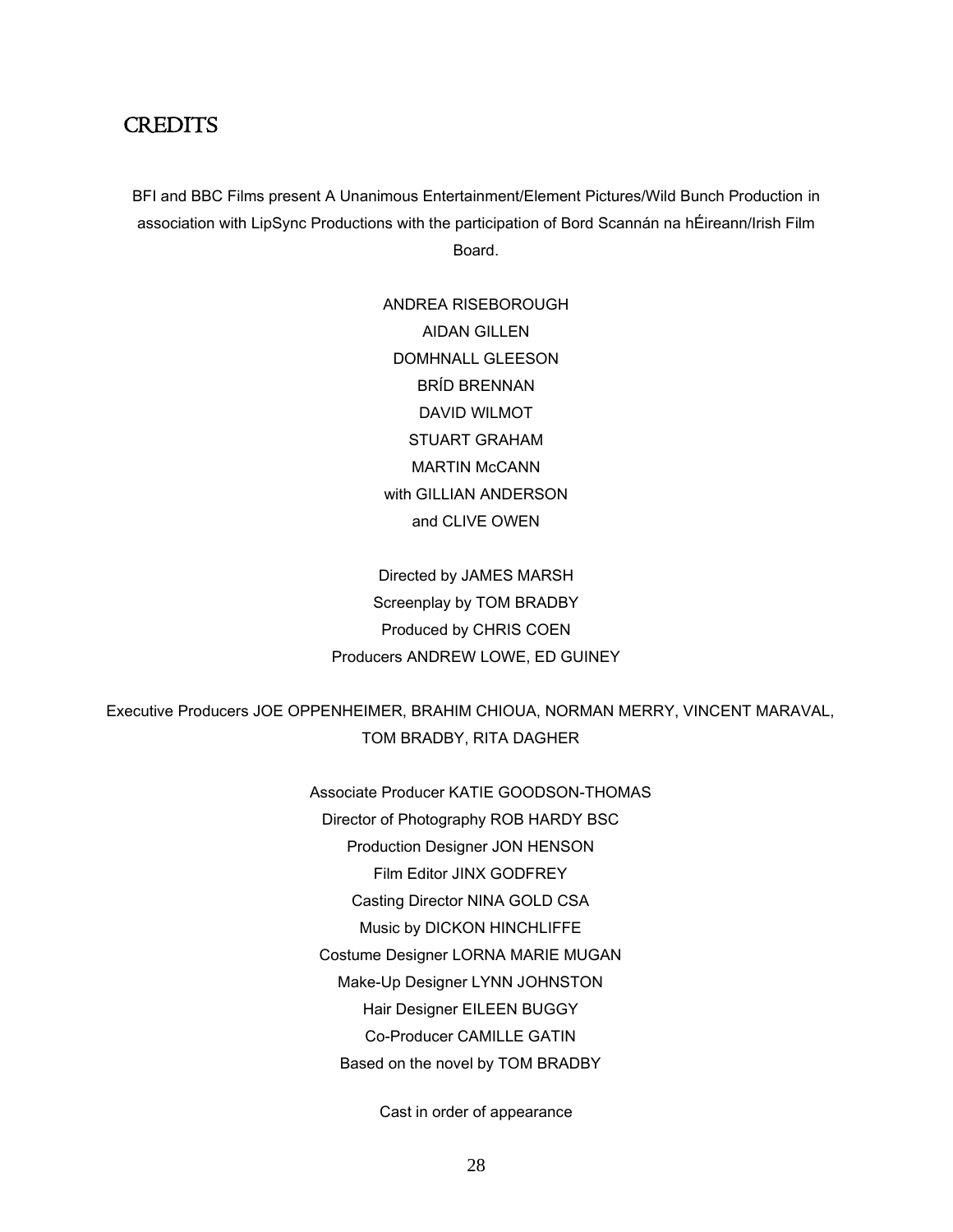| Gerry Senior                | <b>Barry Barnes</b>     |
|-----------------------------|-------------------------|
| <b>Young Collette</b>       | Maria Laird             |
| Sean                        | Ben Smyth               |
| Ма                          | <b>Bríd Brennan</b>     |
| <b>Young Gerry</b>          | Jamie Scott             |
| <b>Young Connor</b>         | <b>Bradley Burke</b>    |
| Collette                    | Andrea Riseborough      |
| Watcher 1                   | Daniel Tatarsky         |
| Watcher 2                   | <b>Tom Bennett</b>      |
| Female Watcher              | Nia Gwynne              |
| Agent 1                     | Jason Salkey            |
| Agent 2                     | Nicholas Asbury         |
| Mac                         | <b>Clive Owen</b>       |
| MI5 Officer                 | Morgan Watkins          |
| Mark                        | <b>Cathal Maguire</b>   |
| Gerry                       | Aidan Gillen            |
| Connor                      | <b>Domhnall Gleeson</b> |
| <b>News Reporter</b>        | lan Patterson           |
| Liam Hughes                 | Michael McElhatton      |
| Kate Fletcher               | Gillian Anderson        |
| Kevin Mulville              | David Wilmot            |
| <b>RUC Officer</b>          | Alan O'Neill            |
| Geoff                       | Gary Lydon              |
| Senior Staff Officer        | David Herlihy           |
| lan Gilmore                 | <b>Stuart Graham</b>    |
| <b>Brendan</b>              | Martin McCann           |
| Bridget / Safehouse Woman   | Anne Brogan             |
| Henderson                   | <b>Frank Smith</b>      |
| Henderson Wife              | Kate Nic Chonaonaigh    |
| Mulville's Driver / Gunman  | Karl Shiels             |
| RUC Officer at Hospital     | Mark Huberman           |
| <b>Brendan's Girlfriend</b> | Lisa Walsh              |
| <b>RUC Constable</b>        | Ronnie McCann           |
| Fletcher's Son              | Eoin Murtagh            |
| Social Club Barman          | Alan Devine             |